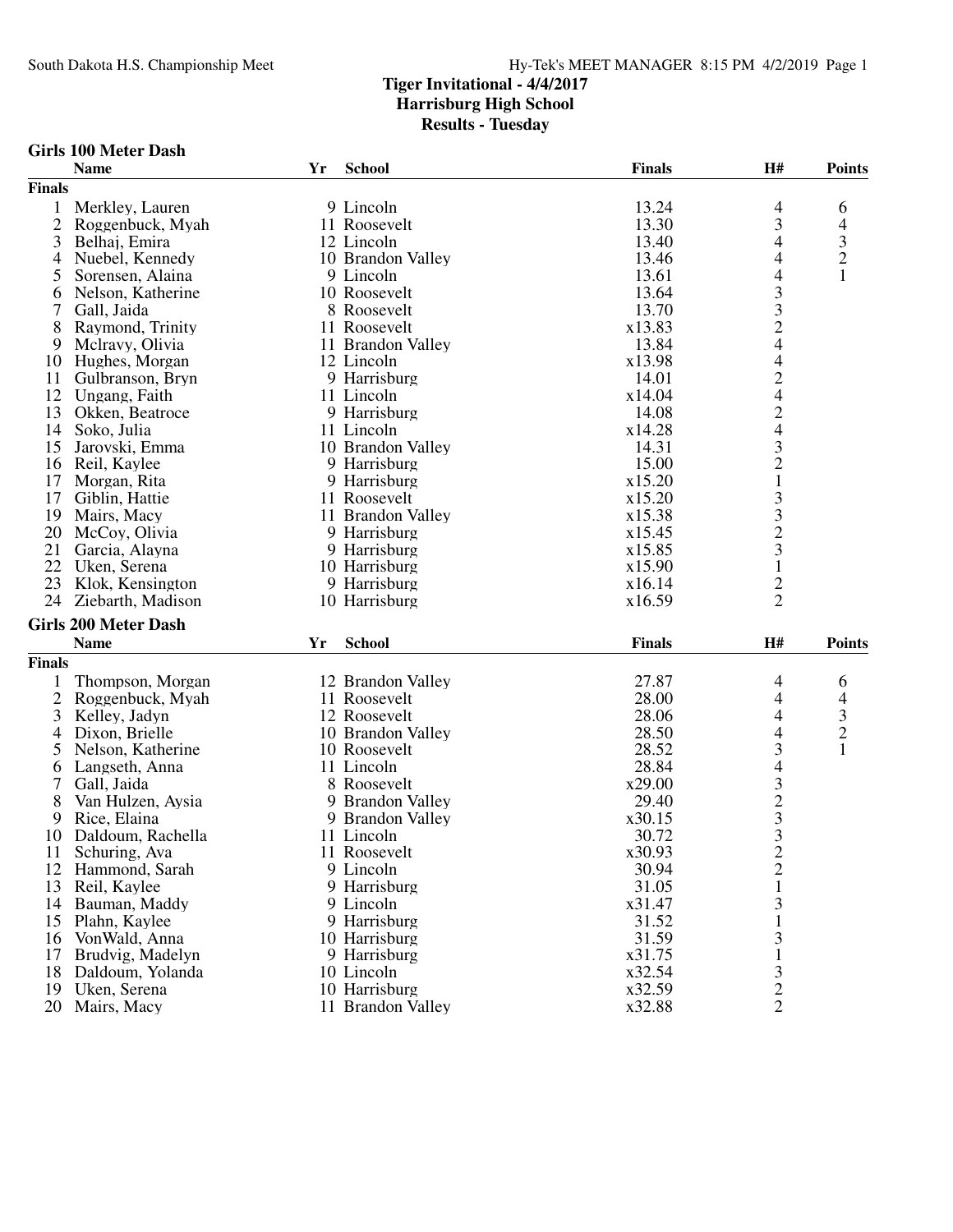|                | Finals  (Girls 200 Meter Dash) |    |                   |               |                         |               |
|----------------|--------------------------------|----|-------------------|---------------|-------------------------|---------------|
|                | <b>Name</b>                    | Yr | <b>School</b>     | <b>Finals</b> | H#                      | <b>Points</b> |
| 21             | McCoy, Olivia                  |    | 9 Harrisburg      | x33.08        | 1                       |               |
| 22             | Garcia, Alayna                 |    | 9 Harrisburg      | x33.54        |                         |               |
| 23             | Fields, Shaleah                |    | 12 Roosevelt      | x33.88        | $\frac{3}{2}$           |               |
| 24             | Klok, Kensington               |    | 9 Harrisburg      | x34.25        |                         |               |
| 25             | Ziebarth, Madison              |    | 10 Harrisburg     | x36.37        | $\overline{2}$          |               |
|                | <b>Girls 400 Meter Dash</b>    |    |                   |               |                         |               |
|                | <b>Name</b>                    | Yr | <b>School</b>     | <b>Finals</b> | H#                      | <b>Points</b> |
| <b>Finals</b>  |                                |    |                   |               |                         |               |
| 1              | Van Roekel, Emily              |    | 9 Brandon Valley  | 1:02.66       | 3                       | 6             |
| $\overline{2}$ | Nuebel, Kennedy                |    | 10 Brandon Valley | 1:04.69       | 3                       | 4             |
| 3              | Honner, Brecli                 |    | 10 Harrisburg     | 1:06.30       | 3                       |               |
| 4              | Foss, Kylie                    |    | 9 Brandon Valley  | 1:06.42       | $\mathfrak{Z}$          | $\frac{3}{2}$ |
| 5              | Merkley, Ellen                 |    | 7 Lincoln         | 1:07.80       |                         | $\mathbf{1}$  |
| 6              | Okken, Beatroce                |    | 9 Harrisburg      | 1:08.70       |                         |               |
|                | Smith, Abigail                 |    | 9 Roosevelt       | 1:09.20       |                         |               |
| 8              | Giblin, Hattie                 |    | 11 Roosevelt      | 1:10.60       | 32232222                |               |
| 9              | Ware, Taleah                   |    | 11 Lincoln        | 1:11.39       |                         |               |
| 10             | Dodson, Natalie                |    | 10 Lincoln        | 1:11.88       |                         |               |
| 11             | Sarbacker, Lydia               |    | 9 Lincoln         | x1:12.56      |                         |               |
| 12             | Miller, Hannah                 |    | 9 Lincoln         | x1:12.63      |                         |               |
| 13             | Mandery, Zoey                  |    | 9 Brandon Valley  | x1:13.97      |                         |               |
| 14             | Ellwein, Bryn                  |    | 12 Roosevelt      | 1:14.38       | $\mathbf{1}$            |               |
| 15             | VonWald, Anna                  |    | 10 Harrisburg     | 1:14.56       | $\overline{c}$          |               |
| 16             | Dooley, Avery                  |    | 10 Roosevelt      | x1:19.57      | $\mathbf{1}$            |               |
|                | <b>Girls 800 Meter Run</b>     |    |                   |               |                         |               |
|                | <b>Name</b>                    | Yr | <b>School</b>     | <b>Finals</b> | H#                      | <b>Points</b> |
| <b>Finals</b>  |                                |    |                   |               |                         |               |
| $\mathbf{1}$   | Geurts, Jaide                  |    | 11 Roosevelt      | 2:25.95       | $\overline{\mathbf{c}}$ | 6             |
| $\overline{2}$ | Grismer, Hope                  |    | 11 Roosevelt      | 2:27.27       | $\overline{c}$          | 4             |
| 3              | Dumansky, Hannah               |    | 9 Lincoln         | 2:28.93       | $\overline{c}$          | $\frac{3}{2}$ |
| 4              | Watkins, Cierra                |    | 8 Roosevelt       | 2:32.91       | $\overline{2}$          |               |
| 5              | Simeonova, Radiana             |    | 10 Lincoln        | 2:35.83       | $\mathbf{1}$            | $\mathbf{1}$  |
| 6              | Boyd, Josie                    |    | 10 Harrisburg     | 2:39.39       | $\frac{2}{2}$           |               |
| 7              | Howard, Danielle               |    | 12 Roosevelt      | x2:40.72      |                         |               |
| 8              | Weigelt, Raina                 |    | 9 Roosevelt       | x2:44.94      | $\mathbf{1}$            |               |
| 9              | Haar, Carolyn                  |    | 10 Harrisburg     | 2:46.90       | $\overline{c}$          |               |
| 10             | Sprecher, Hannah               |    | 9 Brandon Valley  | 2:47.13       | $\mathbf{1}$            |               |
| 11             | Towe, Hayley                   |    | 9 Lincoln         | 2:50.94       | $\mathbf{1}$            |               |
| 12             | Thue, Sidney                   |    | 9 Brandon Valley  | 2:52.40       | 1                       |               |
| 13             | Lortscher, Tessa               |    | 11 Lincoln        | x2:56.28      | 1                       |               |
| 14             | Sevold, Lauren                 |    | 12 Harrisburg     | 3:08.83       | 1                       |               |
|                | <b>Girls 1600 Meter Run</b>    |    |                   |               |                         |               |
|                | <b>Name</b>                    | Yr | <b>School</b>     | <b>Finals</b> |                         | <b>Points</b> |
| <b>Finals</b>  |                                |    |                   |               |                         |               |
| 1              | Wells, Lauren                  |    | 12 Brandon Valley | 5:40.30       |                         | 6             |
| $\overline{2}$ | Rief, Allison                  |    | 12 Brandon Valley | 5:45.06       |                         | 4             |
| 3              | Bergan, Haley                  |    | 7 Brandon Valley  | 5:45.17       |                         | 3             |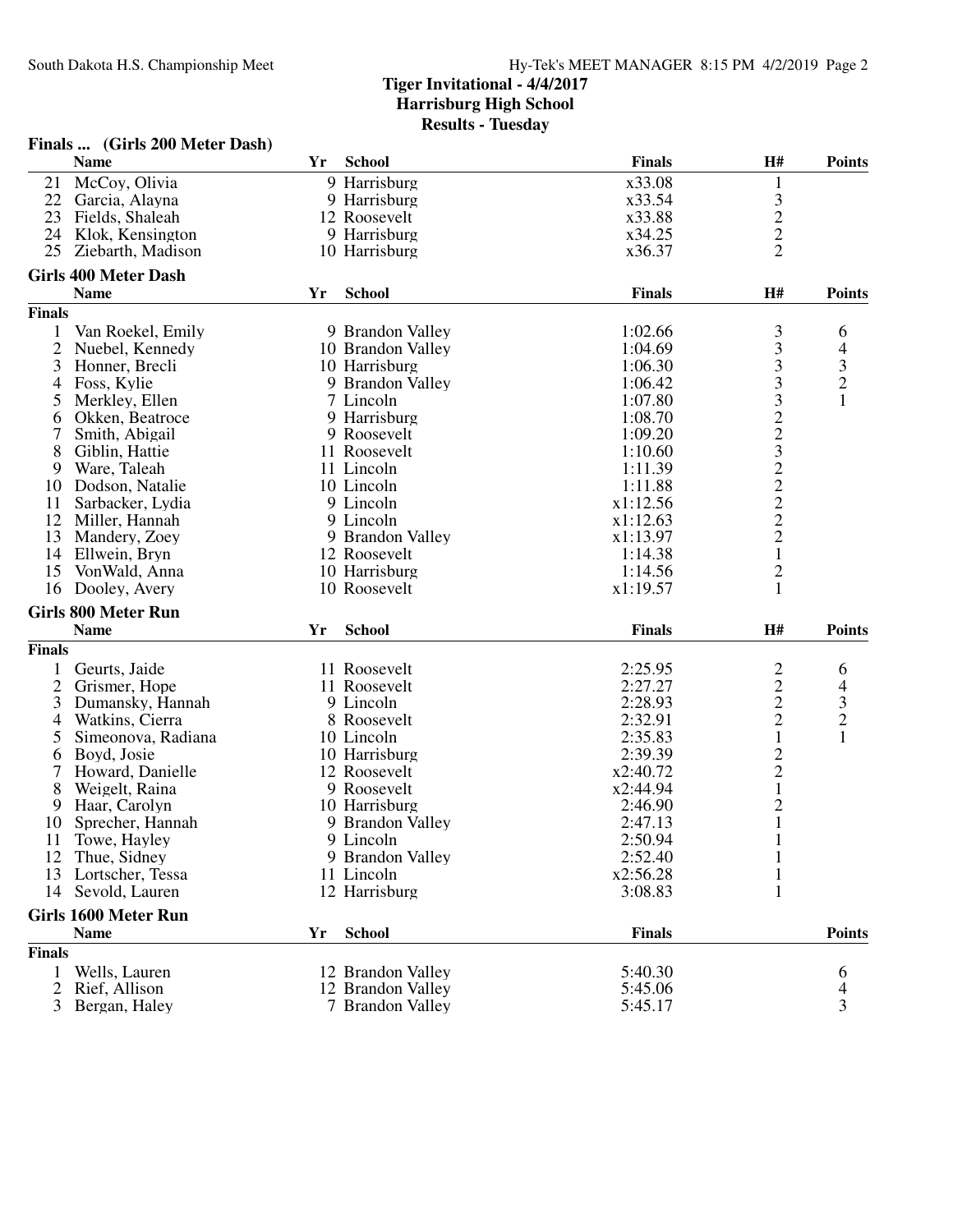#### **Finals ... (Girls 1600 Meter Run)**

|                | <b>Name</b>                    | Yr | <b>School</b>     | <b>Finals</b> |                                                 | <b>Points</b>                              |
|----------------|--------------------------------|----|-------------------|---------------|-------------------------------------------------|--------------------------------------------|
| 4              | Wentzy, Mia                    |    | 7 Brandon Valley  | x5:46.21      |                                                 |                                            |
| 5              | Moose, Natalie                 |    | 10 Brandon Valley | x5:49.36      |                                                 |                                            |
| 6              | DeKam, Addalai                 |    | 7 Lincoln         | 5:49.74       |                                                 | $\overline{2}$                             |
| 7              | Wentzy, Katie                  |    | 9 Brandon Valley  | x5:50.78      |                                                 |                                            |
| 8              | Boyd, Josie                    |    | 10 Harrisburg     | 5:51.43       |                                                 | $\mathbf{1}$                               |
| 9              | Howard, Madison                |    | 11 Roosevelt      | 6:08.78       |                                                 |                                            |
| 10             | Martinez, Kaela                |    | 9 Roosevelt       | 6:15.72       |                                                 |                                            |
| 11             | Olson, Leni                    |    | 7 Lincoln         | 6:39.06       |                                                 |                                            |
| 12             | Kuhl, Emily                    |    | 11 Roosevelt      | 7:04.15       |                                                 |                                            |
| 13             | Meissner, Erin                 |    | 11 Roosevelt      | x7:05.13      |                                                 |                                            |
| 14             | Paasch, Emma                   |    | 10 Roosevelt      | x7:14.84      |                                                 |                                            |
|                |                                |    |                   |               |                                                 |                                            |
|                | <b>Girls 100 Meter Hurdles</b> |    |                   |               |                                                 |                                            |
|                | <b>Name</b>                    | Yr | <b>School</b>     | <b>Finals</b> | H#                                              | <b>Points</b>                              |
| <b>Finals</b>  |                                |    |                   |               |                                                 |                                            |
|                | Dixon, Brielle                 |    | 10 Brandon Valley | 15.93         | $\mathfrak{Z}$                                  | 6                                          |
| $\overline{2}$ | Rude, Taia                     |    | 10 Brandon Valley | 16.18         | $\begin{array}{c} 3 \\ 3 \\ 3 \\ 3 \end{array}$ | 4                                          |
| 3              | Fleming, Nadia                 |    | 12 Lincoln        | 16.21         |                                                 | $\begin{array}{c} 3 \\ 2 \\ 1 \end{array}$ |
| 4              | Larson, Kylie                  |    | 12 Harrisburg     | 16.46         |                                                 |                                            |
| 5              | Hruby, Lauren                  |    | 9 Harrisburg      | 17.26         |                                                 |                                            |
| 6              | Robinson, Abbie                |    | 9 Harrisburg      | 18.29         | $\mathbf{1}$                                    |                                            |
| 7              | Wipf, Maggie                   |    | 11 Harrisburg     | x19.04        |                                                 |                                            |
| 8              | Mannes, Laine                  |    | 9 Lincoln         | 19.15         | $\frac{2}{2}$                                   |                                            |
| 9              | Krause, Janai                  |    | 11 Roosevelt      | 19.59         | $\mathbf 1$                                     |                                            |
| 10             | Timmer, Kaylee                 |    | 10 Harrisburg     | x19.61        | $\mathbf{1}$                                    |                                            |
| 11             | Madison, Ashlyn                |    | 10 Roosevelt      | 19.64         | $\mathbf{1}$                                    |                                            |
| 12             | Rott, Macy                     |    | 11 Harrisburg     | x19.73        |                                                 |                                            |
| 13             | Brown, Hailey                  |    | 10 Lincoln        | 19.85         | $\frac{2}{2}$                                   |                                            |
|                | 14 Lauritzen, Allison          |    | 9 Brandon Valley  | 21.56         |                                                 |                                            |
| 15             | Quizon, Denise                 |    | 9 Roosevelt       | 22.26         | $\mathbf 1$                                     |                                            |
| 16             | Weber, Lily                    |    | 9 Brandon Valley  | x22.43        | $\overline{\mathbf{c}}$                         |                                            |
| 17             | Bilal, Joy                     |    | 9 Roosevelt       | x23.01        | $\mathbf 1$                                     |                                            |
| 18             | Hansen, Nichole                |    | 9 Brandon Valley  | x23.21        | 3                                               |                                            |
|                | Hallstrom, Emma                |    | 9 Brandon Valley  | DQ            | $\overline{3}$                                  |                                            |
|                |                                |    |                   |               |                                                 |                                            |
|                | <b>Girls 300 Meter Hurdles</b> |    |                   |               |                                                 |                                            |
|                | <b>Name</b>                    | Yr | <b>School</b>     | <b>Finals</b> | H#                                              | <b>Points</b>                              |
| <b>Finals</b>  |                                |    |                   |               |                                                 |                                            |
|                | Dal, Josephine                 |    | 12 Lincoln        | 48.02         | 3                                               | 6                                          |
| $\overline{2}$ | Rude, Taia                     |    | 10 Brandon Valley | 49.68         | 3                                               | 4                                          |
| 3              | Hruby, Lauren                  |    | 9 Harrisburg      | 53.75         | 3                                               | 3                                          |
| 4              | Timmer, Kaylee                 |    | 10 Harrisburg     | 53.97         | $\overline{c}$                                  | $\overline{c}$                             |
| 5              | Robinson, Abbie                |    | 9 Harrisburg      | 54.49         | $\mathbf 1$                                     | $\mathbf{1}$                               |
| 6              | Fleming, Nadia                 |    | 12 Lincoln        | 54.85         | 3                                               |                                            |
| 7              | Hallstrom, Emma                |    | 9 Brandon Valley  | 56.37         |                                                 |                                            |
| 8              | Krause, Janai                  |    | 11 Roosevelt      | 57.66         | $\begin{array}{c} 3 \\ 2 \\ 3 \end{array}$      |                                            |
| 9              | Mannes, Laine                  |    | 9 Lincoln         | 57.95         |                                                 |                                            |
| 10             | Wipf, Maggie                   |    | 11 Harrisburg     | x58.86        |                                                 |                                            |
| 11             | Quizon, Denise                 |    | 9 Roosevelt       | 1:00.24       | $\mathbf{1}$                                    |                                            |
| 12             | Hansen, Nichole                |    | 9 Brandon Valley  | 1:01.33       | $\overline{2}$                                  |                                            |
|                |                                |    |                   |               |                                                 |                                            |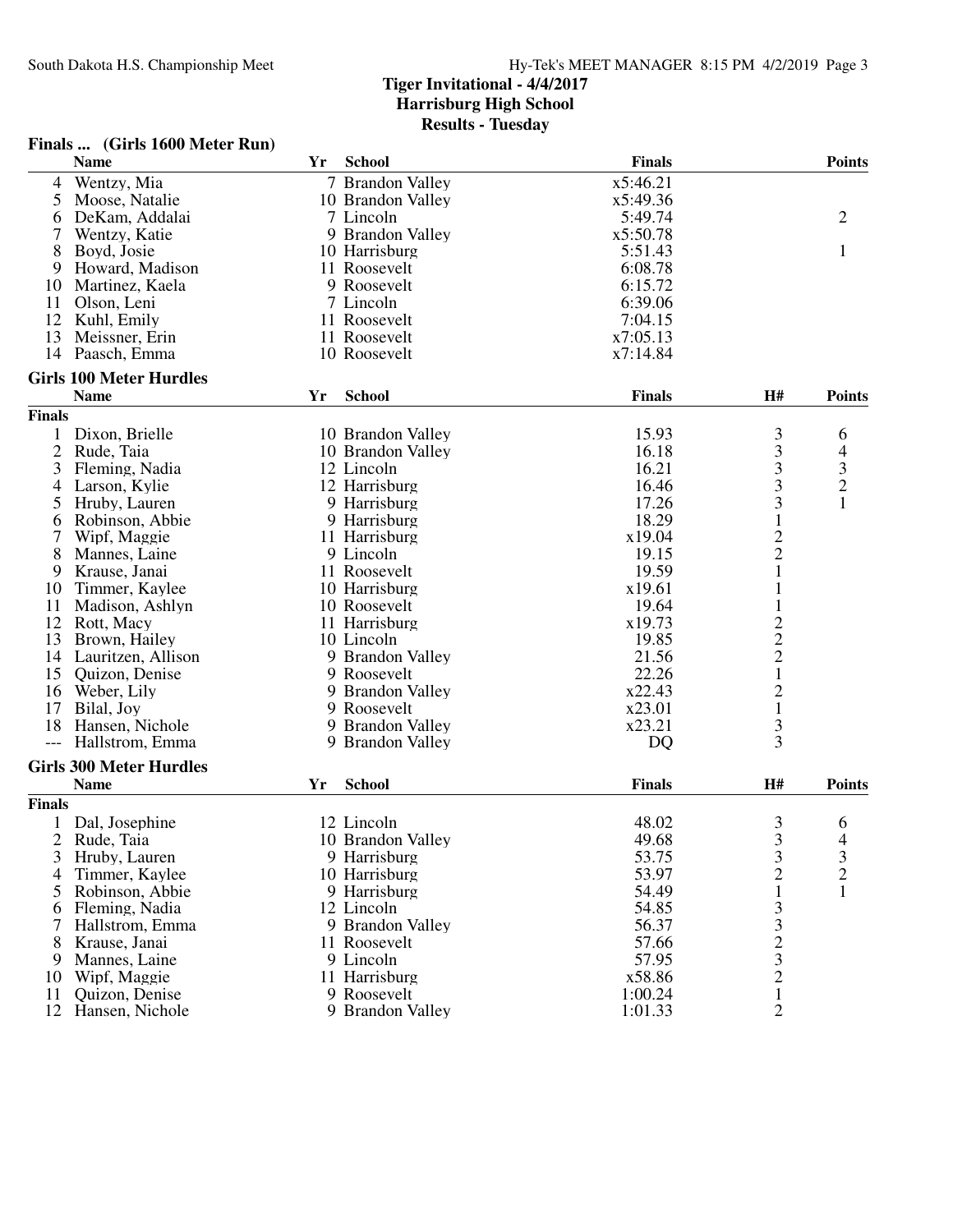|               | Finals  (Girls 300 Meter Hurdles)             |                            |                                   |                         |                |
|---------------|-----------------------------------------------|----------------------------|-----------------------------------|-------------------------|----------------|
|               | <b>Name</b>                                   | <b>School</b><br>Yr        | <b>Finals</b>                     | H#                      | <b>Points</b>  |
| 13            | Madison, Ashlyn                               | 10 Roosevelt               | 1:01.82                           | $\overline{c}$          |                |
|               | 14 Lauritzen, Allison                         | 9 Brandon Valley           | x1:02.39                          | $\overline{c}$          |                |
| 15            | Bilal, Joy                                    | 9 Roosevelt                | x1:03.35                          | $\mathbf{1}$            |                |
| 16            | Weber, Lily                                   | 9 Brandon Valley           | x1:04.37                          | $\overline{2}$          |                |
|               | Girls 4x100 Meter Relay                       |                            |                                   |                         |                |
|               | <b>Team</b>                                   | Relay                      | <b>Finals</b>                     |                         | <b>Points</b>  |
| <b>Finals</b> |                                               |                            |                                   |                         |                |
| $\mathbf{1}$  | Roosevelt                                     |                            | 52.63                             |                         | 6              |
|               | 1) Kelley, Jadyn 12                           | 2) Roggenbuck, Myah 11     | 3) Nelson, Katherine 10           | 4) Gall, Jaida 8        |                |
|               | 2 Lincoln                                     |                            | 55.22                             |                         | 4              |
|               | 1) Soko, Julia 11                             | 2) Daldoum, Yolanda 10     | 3) Daldoum, Rachella 11           | 4) Ungang, Faith 11     |                |
| 3             | <b>Brandon Valley</b><br>1) Dixon, Brielle 10 |                            | 55.79<br>3) Bunker, Mya 12        | 4) Jarovski, Emma 10    | $\overline{2}$ |
|               | 4 Roosevelt                                   | 2) Mclravy, Olivia 11<br>B | x57.24                            |                         |                |
|               | 1) Blogg, Jenna 11                            | 2) Rick, Ashley 10         | 3) Bilal, Joy 9                   | 4) Drager, Mya 10       |                |
|               | 5 Lincoln                                     | B                          | x57.64                            |                         |                |
|               | 1) Kerber, Cali 11                            | 2) Mueller, Millie 11      | 3) McDonnel, Morgan 11            | 4) Jaton, Lauren 11     |                |
|               | Girls 4x200 Meter Relay                       |                            |                                   |                         |                |
|               | <b>Team</b>                                   | Relay                      | <b>Finals</b>                     |                         | <b>Points</b>  |
| <b>Finals</b> |                                               |                            |                                   |                         |                |
|               | 1 Lincoln                                     |                            | 1:56.82                           |                         | 6              |
|               | 1) Sahly, Emma 10                             | 2) Wietfeld, Sydni 10      | 3) Croghan, Sara 10               | 4) Hansen, Morgan 11    |                |
|               | 2 Brandon Valley                              |                            | 1:58.68                           |                         | 4              |
|               | 1) Birath, Kylie 10                           | 2) Rice, Elaina 9          | 3) Van Hulzen, Aysia 9            | 4) Jackmon, Hannah 11   |                |
|               | 3 Roosevelt                                   |                            | 2:04.49                           |                         | 2              |
|               | 1) Drager, Mya 10                             | 2) Schuring, Ava 11        | 3) Nielson, Macey 11              | 4) Thorstenson, Kate 11 |                |
|               | 4 Lincoln<br>1) Bauman, Maddy 9               | в<br>2) Cisar, Hannah 9    | x2:09.47<br>3) Sarbacker, Lydia 9 | 4) Sorensen, Alaina 9   |                |
|               |                                               |                            |                                   |                         |                |
|               | <b>Girls 4x400 Meter Relay</b>                |                            |                                   |                         |                |
|               | <b>Team</b>                                   | <b>Relay</b>               | <b>Finals</b>                     |                         | <b>Points</b>  |
| <b>Finals</b> |                                               |                            |                                   |                         |                |
|               | 1 Roosevelt                                   |                            | 4:26.10                           |                         | 6              |
|               | 1) Watkins, Cierra 8                          | 2) Folsom, Kaia 8          | 3) Smith, Abigail 9               | 4) Espino, Soraya 9     |                |
|               | 2 Harrisburg<br>1) Honner, Brecli 10          | 2) Boyd, Josie 10          | 4:32.18<br>3) Plahn, Kaylee 9     | 4) Haar, Carolyn 10     | 4              |
|               | 3 Brandon Valley                              | B.                         | x4:34.73                          |                         |                |
|               | 1) Pelletier, Sydney 11                       | 2) Wentzy, Mia 7           | 3) Hendrick, Halayna 11           | 4) Wells, Lauren 12     |                |
|               | 4 Lincoln                                     |                            | 4:37.52                           |                         | 2              |
|               | 1) Wietfeld, Sydni 10                         | 2) Sahly, Emma 10          | 3) Cisar, Hannah 9                | 4) Dodson, Natalie 10   |                |
|               | <b>Brandon Valley</b>                         |                            | 4:49.24                           |                         |                |
|               | 1) Pickering, Megan 11                        | 2) Wentzy, Katie 9         | 3) Moose, Natalie 10              | 4) Rief, Allison 12     |                |
|               | Girls 4x800 Meter Relay                       |                            |                                   |                         |                |
|               | <b>Team</b>                                   | <b>Relay</b>               | <b>Finals</b>                     |                         | <b>Points</b>  |
| <b>Finals</b> |                                               |                            |                                   |                         |                |
| 1             | Roosevelt                                     |                            | 10:03.65                          |                         | 6              |
|               | 1) Geurts, Jaide 11                           | 2) Watkins, Cierra 8       | 3) Howard, Danielle 12            | 4) Grismer, Hope 11     |                |
|               | <b>Brandon Valley</b>                         |                            | 10:39.34                          |                         | 4              |
|               | 1) Pickering, Megan 11                        | 2) Mandery, Zoey 9         | 3) Foss, Kylie 9                  | 4) Van Roekel, Emily 9  |                |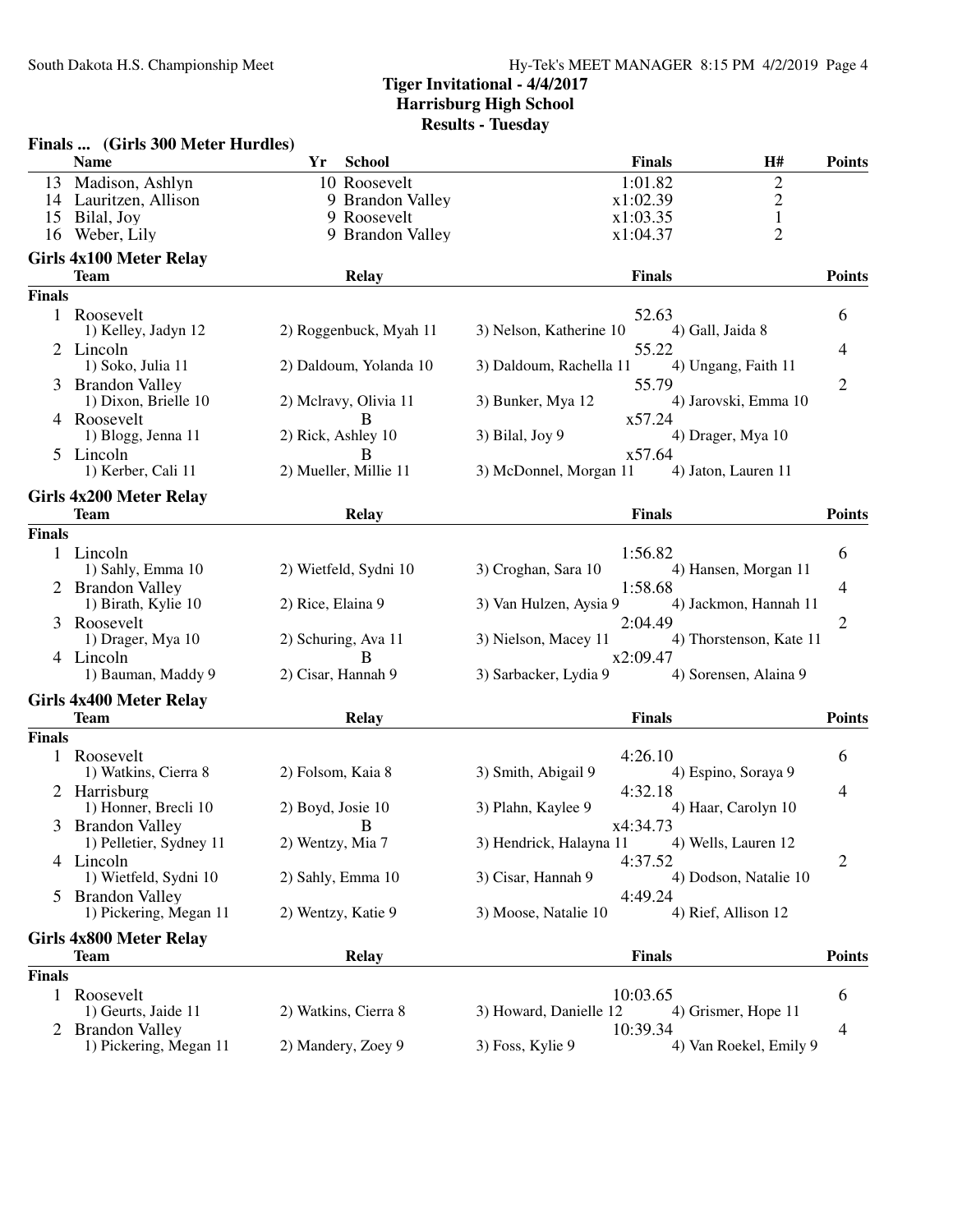#### **Tiger Invitational - 4/4/2017 Harrisburg High School**

**Results - Tuesday**

|                | Finals  (Girls 4x800 Meter Relay) |                       |                                                   |                                                 |
|----------------|-----------------------------------|-----------------------|---------------------------------------------------|-------------------------------------------------|
|                | <b>Team</b>                       | <b>Relay</b>          | <b>Finals</b>                                     | <b>Points</b>                                   |
| 3              | Roosevelt                         | $\overline{B}$        | x10:45.51                                         |                                                 |
|                | 1) Folsom, Kaia 8                 | 2) Weiland, Saylor 11 | 3) Weigelt, Raina 9<br>4) Espino, Soraya 9        |                                                 |
|                | 4 Lincoln                         |                       | 11:28.65                                          | 2                                               |
|                | 1) Towe, Hayley 9                 | 2) Hein, Sofia 9      | 4) Infield, Kasi 9<br>3) Lortscher, Tessa 11      |                                                 |
|                | <b>Girls 1600 Sprint Medley</b>   |                       |                                                   |                                                 |
|                | <b>Team</b>                       | <b>Relay</b>          | <b>Finals</b>                                     | <b>Points</b>                                   |
| <b>Finals</b>  |                                   |                       |                                                   |                                                 |
|                | 1 Lincoln                         |                       | 4:36.10                                           | 6                                               |
|                | 1) Kerber, Cali 11                | 2) Raak, Taylor 11    | 3) Huber, Sydney 11<br>4) Harbaugh, Chloe 10      |                                                 |
| 2              | Roosevelt                         |                       | 4:51.05                                           | 4                                               |
|                | 1) Nielson, Macey 11              | 2) Hayes, Taliyah 9   | 3) Raymond, Trinity 11<br>4) Thorstenson, Kate 11 |                                                 |
|                | <b>Girls High Jump</b>            |                       |                                                   |                                                 |
|                | <b>Name</b>                       | <b>School</b><br>Yr   | <b>Finals</b>                                     | <b>Points</b>                                   |
| <b>Finals</b>  |                                   |                       |                                                   |                                                 |
| 1              | Rude, Taia                        | 10 Brandon Valley     | $4 - 11.00$                                       | 6                                               |
| $\overline{2}$ | Beltman, Teya                     | 10 Brandon Valley     | J4-11.00                                          |                                                 |
| 3              | Honner, Brecli                    | 10 Harrisburg         | 4-09.00                                           | $\begin{array}{c} 4 \\ 2 \\ 2 \\ 2 \end{array}$ |
| 3              | Thompson, Morgan                  | 12 Brandon Valley     | 4-09.00                                           |                                                 |
| 3              | Telahun, Helen                    | 11 Lincoln            | 4-09.00                                           |                                                 |
| 6              | Immeker, Aliyah                   | 11 Roosevelt          | J4-09.00                                          |                                                 |
| 7              | Birath, Kylie                     | 10 Brandon Valley     | x4-07.00                                          |                                                 |
| 8              | Bailey, Kassidi                   | 12 Brandon Valley     | x4-05.00                                          |                                                 |
| 8              | Allen, Abby                       | 11 Lincoln            | $4 - 05.00$                                       |                                                 |
| 10             | Rott, Macy                        | 11 Harrisburg         | 4-03.00                                           |                                                 |
| 11             | Davis, Alexandria                 | 11 Brandon Valley     | x4-01.00                                          |                                                 |
| $---$          | Lawson, Morgan                    | 11 Lincoln            | <b>NH</b>                                         |                                                 |
| ---            | Hayes, Taliyah                    | 9 Roosevelt           | <b>NH</b>                                         |                                                 |
| $---$          | McKee, Aubree                     | 9 Harrisburg          | <b>NH</b>                                         |                                                 |
|                | <b>Girls Pole Vault</b>           |                       |                                                   |                                                 |
|                | <b>Name</b>                       | <b>School</b><br>Yr   | <b>Finals</b>                                     | <b>Points</b>                                   |
| <b>Finals</b>  |                                   |                       |                                                   |                                                 |
|                | Pelletier, Sydney                 | 11 Brandon Valley     | 10-00.00                                          | 6                                               |
| 2              | Hendrick, Halayna                 | 11 Brandon Valley     | J10-00.00                                         |                                                 |
| 3              | Kelley, Jadyn                     | 12 Roosevelt          | $9 - 00.00$                                       |                                                 |
| 4              | Burdick, Carolyne                 | 12 Roosevelt          | 8-06.00                                           | $\begin{array}{c} 4 \\ 3 \\ 2 \end{array}$      |
| 5              | Danielson, Kenzee                 | 11 Harrisburg         | 8-00.00                                           | .50                                             |
| C              | Hruby, Olivia                     | 10 Harrisburg         | 8-00.00                                           | .50                                             |
| 7              | Mueller, Morgan                   | 10 Roosevelt          | 7-00.00                                           |                                                 |
| 8              | Dybdahl, Bethany                  | 9 Brandon Valley      | J7-00.00                                          |                                                 |
| 9              | Spencer, Rachael                  | 9 Brandon Valley      | xJ7-00.00                                         |                                                 |
| 10             | Mork, Kaija                       | 10 Brandon Valley     | x6-00.00                                          |                                                 |
| 10             | Brudvig, Madelyn                  | 9 Harrisburg          | $6 - 00.00$                                       |                                                 |
| $---$          | Anderson, Somer                   | 11 Lincoln            | <b>NH</b>                                         |                                                 |
|                | Sahly, Emma                       | 10 Lincoln            | <b>NH</b>                                         |                                                 |
|                | Schroeder, Isabelle               | 10 Lincoln            | <b>NH</b>                                         |                                                 |
| ---            | Carpenter, Andi                   | 9 Roosevelt           | NH                                                |                                                 |
|                | Tycz, Tia                         | 9 Roosevelt           | <b>NH</b>                                         |                                                 |
|                | Schuller, Ellie                   | 11 Lincoln            | <b>NH</b>                                         |                                                 |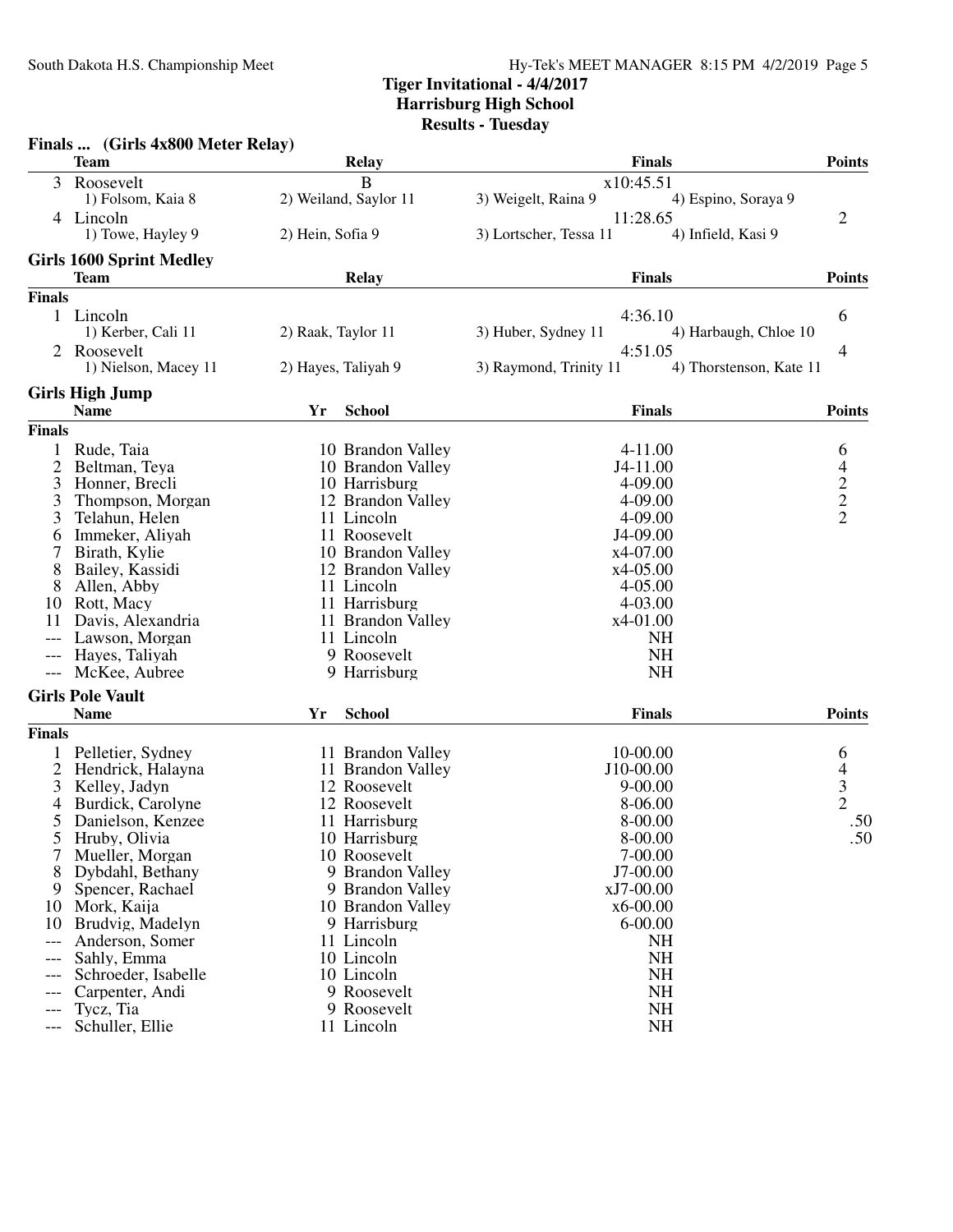|                     | Finals  (Girls Pole Vault)         |    |                                 |               |                                            |                                  |
|---------------------|------------------------------------|----|---------------------------------|---------------|--------------------------------------------|----------------------------------|
|                     | <b>Name</b>                        | Yr | School                          | <b>Finals</b> |                                            | <b>Points</b>                    |
|                     | Schwebke, Kayden                   |    | 9 Harrisburg                    | <b>NH</b>     |                                            |                                  |
|                     | Schmaltz, Sophia                   |    | 10 Harrisburg                   | <b>NH</b>     |                                            |                                  |
|                     | Bachelor, Morgan                   |    | 11 Lincoln                      | <b>NH</b>     |                                            |                                  |
| $---$               | Rallis, Zoe                        |    | 9 Harrisburg                    | <b>NH</b>     |                                            |                                  |
| ---                 | Hollingsworth, Jaden               |    | 9 Harrisburg                    | <b>NH</b>     |                                            |                                  |
|                     | <b>Girls Long Jump</b>             |    |                                 |               |                                            |                                  |
|                     | <b>Name</b>                        | Yr | <b>School</b>                   | <b>Finals</b> |                                            | <b>Points</b>                    |
| <b>Finals</b>       |                                    |    |                                 |               |                                            |                                  |
|                     |                                    |    |                                 | 16-09.00      |                                            |                                  |
| $\overline{2}$      | Law, Trinity<br>Jerstad, Elizabeth |    | 12 Brandon Valley<br>10 Lincoln | 15-04.00      |                                            | 6                                |
| 3                   | Mueller, Millie                    |    | 11 Lincoln                      | 15-01.75      |                                            | 4<br>$\mathfrak{Z}$              |
|                     |                                    |    | 11 Harrisburg                   | 15-00.75      | $\begin{array}{c} 2 \\ 2 \\ 2 \end{array}$ |                                  |
| 4                   | Danielson, Kenzee                  |    |                                 |               |                                            | $\boldsymbol{2}$<br>$\mathbf{1}$ |
| 5                   | Merkley, Ellen                     |    | 7 Lincoln                       | 15-00.00      | $\overline{c}$                             |                                  |
| 6                   | Okken, Beatroce                    |    | 9 Harrisburg                    | 14-11.50      | $\mathbf{1}$                               |                                  |
|                     | Blogg, Jenna                       |    | 11 Roosevelt                    | 14-09.75      | $\mathbf{1}$                               |                                  |
| 8                   | Bunker, Mya                        |    | 12 Brandon Valley               | 14-07.00      | $\overline{c}$                             |                                  |
| 9                   | Immeker, Aliyah                    |    | 11 Roosevelt                    | 14-04.50      | $\mathbf 1$                                |                                  |
| 10                  | Siegel, Sophie                     |    | 8 Lincoln                       | x14-03.00     | $\overline{\mathbf{c}}$                    |                                  |
| 11                  | Blok, Abigail                      |    | 10 Brandon Valley               | 14-02.75      | $\mathbf 1$                                |                                  |
| 12                  | Rott, Macy                         |    | 11 Harrisburg                   | 14-00.00      | $\mathbf{1}$                               |                                  |
| 13                  | Hayes, Taliyah                     |    | 9 Roosevelt                     | 13-10.75      | $\overline{c}$                             |                                  |
| 14                  | Fields, Shaleah                    |    | 12 Roosevelt                    | x13-06.50     | $\mathbf{1}$                               |                                  |
| 15                  | Rippentrop, Macy                   |    | 10 Brandon Valley               | x13-06.00     | $\mathbf 1$                                |                                  |
| 16                  | Timmer, Kaylee                     |    | 10 Harrisburg                   | x13-05.00     | $\overline{\mathbf{c}}$                    |                                  |
| 17                  | Weiland, Saylor                    |    | 11 Roosevelt                    | x13-03.50     | $\frac{2}{1}$                              |                                  |
| 18                  | Goeden, Brooke                     |    | 11 Brandon Valley               | x13-03.00     |                                            |                                  |
| 19                  | Cisar, Hannah                      |    | 9 Lincoln                       | x12-08.75     | $\overline{c}$                             |                                  |
| 20                  | Gulbranson, Bryn                   |    | 9 Harrisburg                    | x12-05.00     | $\,1$                                      |                                  |
|                     | Thorstenson, Kate                  |    | 11 Roosevelt                    | <b>ND</b>     | $\mathbf 1$                                |                                  |
| ---                 | Croghan, Sara                      |    | 10 Lincoln                      | <b>ND</b>     | $\overline{\mathbf{c}}$                    |                                  |
|                     | Hanson, Tyffani                    |    | 11 Harrisburg                   | <b>ND</b>     | $\,1\,$                                    |                                  |
| $\qquad \qquad - -$ | Weber, Camille                     |    | 10 Harrisburg                   | <b>ND</b>     | $\mathbf{1}$                               |                                  |
|                     | <b>Girls Triple Jump</b>           |    |                                 |               |                                            |                                  |
|                     | <b>Name</b>                        | Yr | <b>School</b>                   | <b>Finals</b> |                                            | <b>Points</b>                    |
| Finals              |                                    |    |                                 |               |                                            |                                  |
|                     | Ungang, Faith                      |    | 11 Lincoln                      | 34-03.00      | $\overline{c}$                             | 6                                |
| $\overline{2}$      | Croghan, Sara                      |    | 10 Lincoln                      | 33-00.00      | $\overline{2}$                             | 4                                |
| 3                   | Hruby, Lauren                      |    | 9 Harrisburg                    | J33-00.00     | $\mathbf{1}$                               | 3                                |
| 4                   | Jerstad, Elizabeth                 |    | 10 Lincoln                      | J33-00.00     |                                            | $\boldsymbol{2}$                 |
| 5                   | Bunker, Mya                        |    | 12 Brandon Valley               | 32-11.75      | $\frac{2}{2}$                              | 1                                |
| 6                   | Okken, Beatroce                    |    | 9 Harrisburg                    | 32-04.00      | $\mathbf{1}$                               |                                  |
| 7                   | Thompson, Morgan                   |    | 12 Brandon Valley               | 31-09.00      |                                            |                                  |
| 8                   | Immeker, Aliyah                    |    | 11 Roosevelt                    | 30-10.50      | $\frac{2}{2}$                              |                                  |
| 9                   | Pancich, Morgan                    |    | 11 Roosevelt                    | 30-00.00      |                                            |                                  |
| 10                  | Dierks, Liz                        |    | 10 Harrisburg                   | 29-09.00      | $\mathbf{1}$                               |                                  |
| 10                  | Hammond, Sarah                     |    | 9 Lincoln                       | x29-09.00     | $\overline{c}$                             |                                  |
| 12                  | Blok, Abigail                      |    | 10 Brandon Valley               | 29-08.25      | 1                                          |                                  |
| 13                  | Rott, Macy                         |    | 11 Harrisburg                   | x29-07.50     | 1                                          |                                  |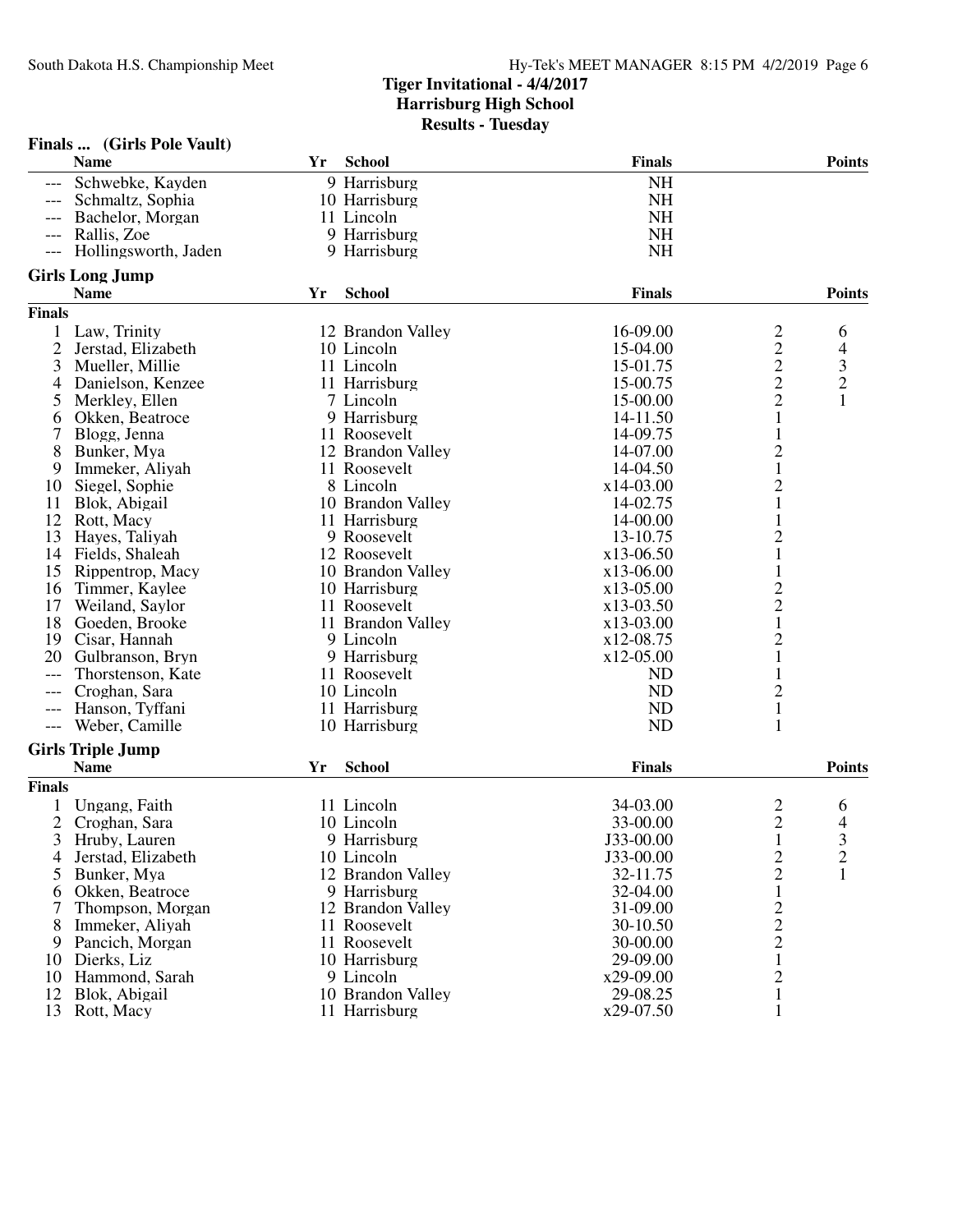#### **Finals ... (Girls Triple Jump)**

|               | <b>Name</b>               | Yr | <b>School</b>     | <b>Finals</b> |                                                   | <b>Points</b> |
|---------------|---------------------------|----|-------------------|---------------|---------------------------------------------------|---------------|
| 14            | Goeden, Brooke            |    | 11 Brandon Valley | x29-04.25     |                                                   |               |
| 15            | Blogg, Jenna              |    | 11 Roosevelt      | 28-04.00      | $\frac{2}{2}$                                     |               |
|               | 16 Fields, Shaleah        |    | 12 Roosevelt      | x27-11.25     |                                                   |               |
| 17            | Gulbranson, Bryn          |    | 9 Harrisburg      | x27-10.50     | $\mathbf{1}$                                      |               |
| 18            | Bauman, Maddy             |    | 9 Lincoln         | x26-08.25     | 1                                                 |               |
| $---$         | Weber, Camille            |    | 10 Harrisburg     | <b>ND</b>     | 1                                                 |               |
| ---           | Peters, Allison           |    | 11 Roosevelt      | ND            | $\overline{c}$                                    |               |
|               | Harken, Hailey            |    | 12 Harrisburg     | ND            | $\mathbf{1}$                                      |               |
|               | Rippentrop, Macy          |    | 10 Brandon Valley | ND            | $\mathbf{1}$                                      |               |
| $---$         | McKee, Aubree             |    | 9 Harrisburg      | ND            | $\mathbf{1}$                                      |               |
|               |                           |    |                   |               |                                                   |               |
|               | <b>Girls Shot Put</b>     |    |                   |               |                                                   |               |
|               | <b>Name</b>               | Yr | <b>School</b>     | <b>Finals</b> |                                                   | <b>Points</b> |
| <b>Finals</b> |                           |    |                   |               |                                                   |               |
| 1             | Greer, Jasmine            |    | 11 Roosevelt      | 43-07.00      | 3                                                 | 6             |
| 2             | Harken, Hailey            |    | 12 Harrisburg     | 36-03.25      | 3                                                 | 4             |
| 3             | Hughes, Morgan            |    | 12 Lincoln        | 35-02.00      | 3                                                 | $\frac{3}{2}$ |
| 4             | Larson, Britta            |    | 11 Harrisburg     | 33-06.75      |                                                   |               |
| 5             | Hall, Jamie               |    | 10 Harrisburg     | 31-05.00      |                                                   | $\mathbf{1}$  |
| 6             | Verley, Megan             |    | 10 Harrisburg     | x31-00.75     |                                                   |               |
| 7             | Behrens, Hannah           |    | 11 Brandon Valley | 30-09.25      |                                                   |               |
| 8             | Dicus, Aubri              |    | 11 Roosevelt      | 30-06.00      | 2323333233                                        |               |
| 9             | Allen, Amari              |    | 10 Brandon Valley | 30-01.50      |                                                   |               |
| 10            | VanDrongelen, Allie       |    | 11 Lincoln        | 29-06.50      |                                                   |               |
| 11            | Tuschen, Shayla           |    | 11 Roosevelt      | 29-02.50      |                                                   |               |
| 12            | Morey, Carol              |    | 12 Harrisburg     | x28-08.25     |                                                   |               |
| 13            | Voss, Makenzie            |    | 12 Harrisburg     | x28-05.25     |                                                   |               |
| 14            | Aberson, Paige            |    | 10 Roosevelt      | x28-01.00     | $\mathbf{1}$                                      |               |
| 15            | Scott, Aneesha            |    | 10 Brandon Valley | 27-11.00      |                                                   |               |
| 15            | Quien, Jersey             |    | 9 Harrisburg      | x27-11.00     |                                                   |               |
| 17            | Syverson, Sienna          |    | 11 Lincoln        | 27-10.00      |                                                   |               |
| 18            | Denevan, Erin             |    | 12 Roosevelt      | $x27-06.50$   | $\begin{array}{c}\n2 \\ 2 \\ 3 \\ 2\n\end{array}$ |               |
| 19            | Hasert, Emma              |    | 10 Harrisburg     | x26-07.00     |                                                   |               |
| 20            | Armstrong, Brittany       |    | 9 Roosevelt       | x25-10.25     | $\mathbf{1}$                                      |               |
| 21            | Mutua, savannah           |    | 9 Harrisburg      | x25-01.00     | $\overline{c}$                                    |               |
| 22            | Oleson, Morgan            |    | 10 Brandon Valley | x24-08.00     | $\mathbf{1}$                                      |               |
| 23            |                           |    | 12 Lincoln        | x24-02.00     | $\mathbf{1}$                                      |               |
| 24            | Twedell, Micki            |    | 10 Harrisburg     |               |                                                   |               |
|               | Corvig, Mercedes          |    |                   | x23-05.25     | $\frac{2}{1}$                                     |               |
| 25            | Haase, Reagan             |    | 9 Brandon Valley  | x23-04.25     | 1                                                 |               |
| 26            | Murphy, Caitlin           |    | 9 Harrisburg      | x22-07.00     |                                                   |               |
|               | 27 Nolmans, Stephanie     |    | 9 Harrisburg      | x21-09.50     | $\overline{c}$                                    |               |
| 28            | Kranz, Kimberly           |    | 10 Brandon Valley | x20-10.50     |                                                   |               |
|               | 29 Elrefai, Yasmen        |    | 12 Harrisburg     | x15-10.00     | $\mathbf{1}$                                      |               |
| $---$         | Jaton, Lauren             |    | 11 Lincoln        | <b>ND</b>     | $\overline{2}$                                    |               |
|               | <b>Girls Discus Throw</b> |    |                   |               |                                                   |               |
|               | <b>Name</b>               | Yr | <b>School</b>     | <b>Finals</b> |                                                   | <b>Points</b> |
| <b>Finals</b> |                           |    |                   |               |                                                   |               |
| 1             | Tuschen, Shayla           |    | 11 Roosevelt      | 122-06        | 3                                                 | 6             |
| 2             | Hughes, Morgan            |    | 12 Lincoln        | 110-10        | 3                                                 | 4             |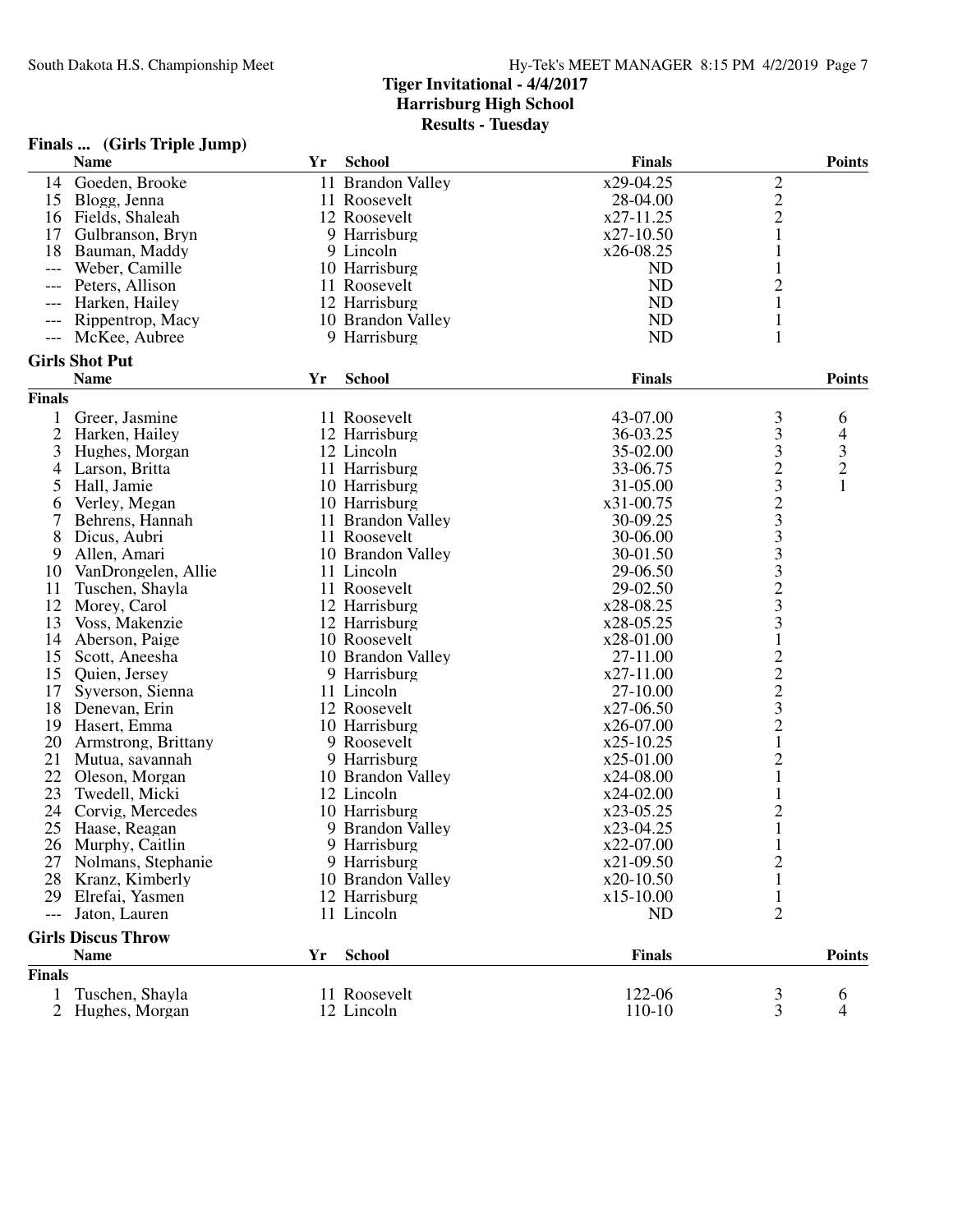## **Finals ... (Girls Discus Throw)**

|                | <b>Name</b>                        | Yr | <b>School</b>     | <b>Finals</b> |                                                 | <b>Points</b> |
|----------------|------------------------------------|----|-------------------|---------------|-------------------------------------------------|---------------|
| 3              | Dicus, Aubri                       |    | 11 Roosevelt      | 108-10        | 3                                               | 3             |
| 4              | Harken, Hailey                     |    | 12 Harrisburg     | 107-08        |                                                 | $\sqrt{2}$    |
| 5              | Denevan, Erin                      |    | 12 Roosevelt      | 104-11        | 333323                                          | $\mathbf{1}$  |
| 6              | Syverson, Sienna                   |    | 11 Lincoln        | 100-06        |                                                 |               |
| 7              | Voss, Makenzie                     |    | 12 Harrisburg     | 96-07         |                                                 |               |
| 8              | Behrens, Hannah                    |    | 11 Brandon Valley | 89-10         |                                                 |               |
| 9              | Quien, Jersey                      |    | 9 Harrisburg      | 85-07         |                                                 |               |
| 10             | Healy, Hannah                      |    | 10 Harrisburg     | x84-06        |                                                 |               |
| 11             | Twedell, Micki                     |    | 12 Lincoln        | 82-02         |                                                 |               |
| 12             | Allen, Amari                       |    | 10 Brandon Valley | 79-04         |                                                 |               |
| 13             | Larson, Britta                     |    | 11 Harrisburg     | x75-09        | $\begin{array}{c} 2 \\ 2 \\ 1 \end{array}$      |               |
| 14             | Houser-Mertz, Jayden               |    | 10 Brandon Valley | 75-06         |                                                 |               |
| 15             | Morey, Carol                       |    | 12 Harrisburg     | $x74-00$      |                                                 |               |
| 16             | Hall, Jamie                        |    | 10 Harrisburg     | x73-07        |                                                 |               |
| 17             | Scott, Aneesha                     |    | 10 Brandon Valley | $x71-06$      | $\begin{smallmatrix}2\\2\\1\end{smallmatrix}$   |               |
| 18             |                                    |    | 11 Lincoln        | $x70-09$      |                                                 |               |
|                | VanDrongelen, Allie                |    |                   | x70-00        |                                                 |               |
| 19             | Verley, Megan                      |    | 10 Harrisburg     |               | $\begin{array}{c} 3 \\ 2 \\ 2 \\ 1 \end{array}$ |               |
| 20             | Mutua, savannah                    |    | 9 Harrisburg      | x67-07        |                                                 |               |
| 21             | Oleson, Morgan                     |    | 10 Brandon Valley | $x65-07$      |                                                 |               |
| 22             | Hasert, Emma                       |    | 10 Harrisburg     | $x60-11$      | $\frac{2}{2}$                                   |               |
| 23             | Murphy, Caitlin                    |    | 9 Harrisburg      | $x60-05$      |                                                 |               |
| 24             | Aberson, Paige                     |    | 10 Roosevelt      | $x57-10$      | $\mathbf{1}$                                    |               |
| 25             | Nolmans, Stephanie                 |    | 9 Harrisburg      | $x55-05$      | 1                                               |               |
| 26             | Armstrong, Brittany                |    | 9 Roosevelt       | $x52-03$      |                                                 |               |
| 27             | Corvig, Mercedes                   |    | 10 Harrisburg     | x46-08        |                                                 |               |
| $---$          | Elrefai, Yasmen                    |    | 12 Harrisburg     | <b>ND</b>     | 1                                               |               |
| ---            | Haase, Reagan                      |    | 9 Brandon Valley  | ND            |                                                 |               |
| $---$          | Greer, Jasmine                     |    | 11 Roosevelt      | <b>ND</b>     | 3                                               |               |
|                | <b>Boys 100 Meter Dash</b>         |    |                   |               |                                                 |               |
|                | <b>Name</b>                        | Yr | <b>School</b>     | <b>Finals</b> | <b>H#</b>                                       | <b>Points</b> |
| <b>Finals</b>  |                                    |    |                   |               |                                                 |               |
| 1              | Nemec, Joey                        |    | 10 Brandon Valley | 11.57         | 4                                               | 6             |
| $\overline{c}$ | Reindl, Trey                       |    | 12 Brandon Valley | 11.68         | 4                                               | 4             |
| 3              | Feldkamp, Tyler                    |    | 10 Roosevelt      | 11.72         | 4                                               |               |
|                | Rolfson, Mason                     |    | 10 Brandon Valley | 11.84         | 4                                               | $\frac{3}{2}$ |
| 4<br>5         |                                    |    | 10 Lincoln        | 11.85         | 4                                               | $\mathbf{1}$  |
|                | Blazevich, Andy                    |    | 11 Brandon Valley | x11.91        |                                                 |               |
| 6              | Nichols, Caden<br>Gietzen, Matthew |    | 12 Lincoln        | 11.96         | $\overline{4}$<br>3                             |               |
| 7              |                                    |    |                   |               | $\overline{2}$                                  |               |
| 8              | Wessel, Quinn                      |    | 9 Harrisburg      | 11.98         |                                                 |               |
| 9              | Hughes, Payton                     |    | 10 Lincoln        | 12.18         |                                                 |               |
| 10             | Martens, Nicholas                  |    | 11 Harrisburg     | 12.29         |                                                 |               |
| 11             | Kusler, Aaron                      |    | 11 Roosevelt      | 12.36         |                                                 |               |
| 12             | Dykstra, Zander                    |    | 9 Lincoln         | x12.52        |                                                 |               |
| 13             | Paulson, Michael                   |    | 10 Roosevelt      | 12.55         | 23332233                                        |               |
| 14             | Aasheim, Gavin                     |    | 9 Harrisburg      | 12.57         |                                                 |               |
| 15             | Wasmund, Spencer                   |    | 11 Lincoln        | x12.61        |                                                 |               |
| 16             | Needles, Logan                     |    | 10 Lincoln        | x12.62        |                                                 |               |
| 17             | Jordan, Cayden                     |    | 11 Roosevelt      | x12.68        |                                                 |               |
| 17             | Lambertz, Lawson                   |    | 10 Brandon Valley | x12.68        |                                                 |               |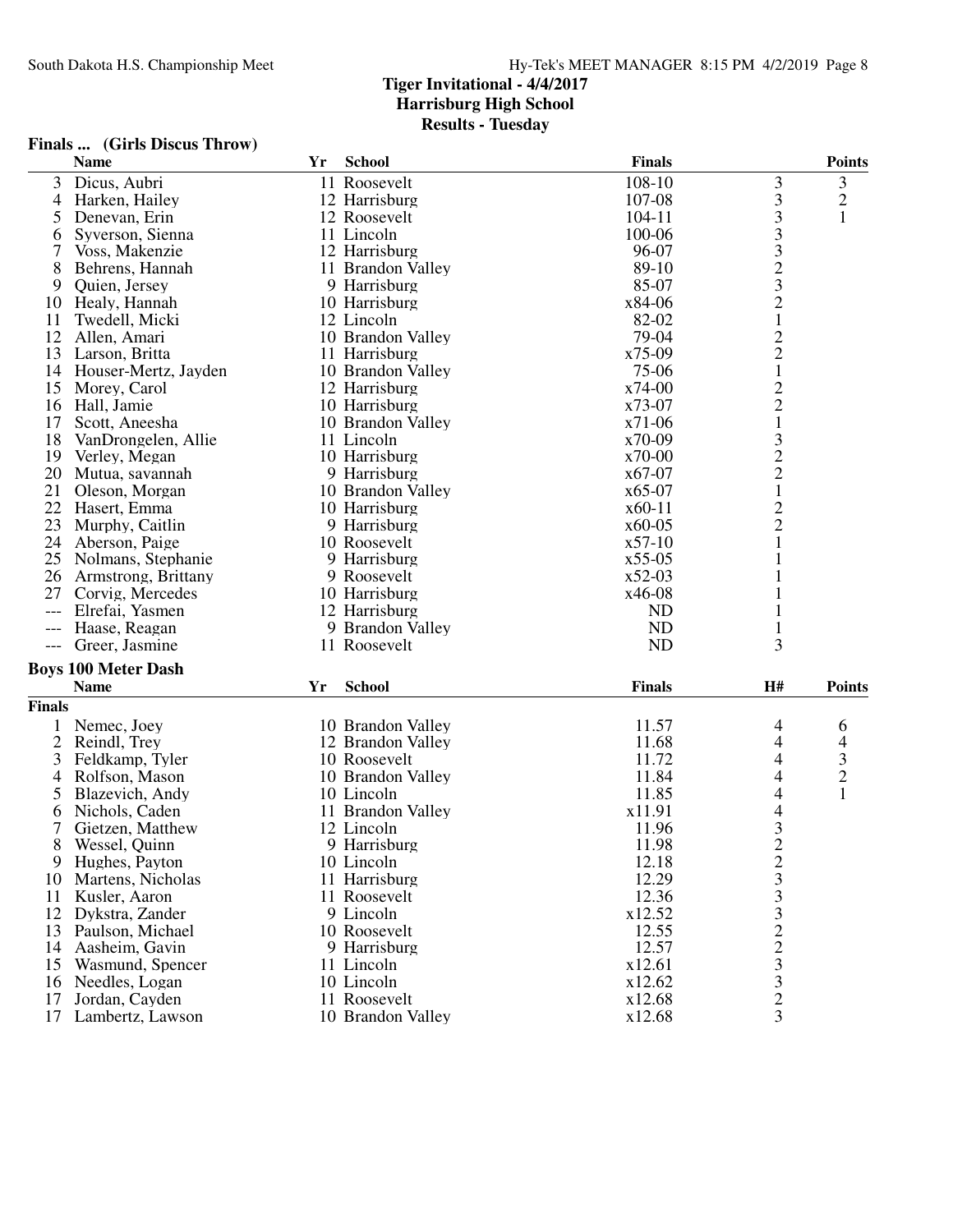|                | Finals  (Boys 100 Meter Dash) |    |                             |                    |                                            |                                                 |
|----------------|-------------------------------|----|-----------------------------|--------------------|--------------------------------------------|-------------------------------------------------|
|                | <b>Name</b>                   | Yr | <b>School</b>               | <b>Finals</b>      | H#                                         | <b>Points</b>                                   |
| 19             | Deckert, Jackson              |    | 10 Brandon Valley           | x12.96             | $\mathfrak{Z}$                             |                                                 |
| 20             | Wulff, Tucker                 |    | 11 Roosevelt                | x13.21             | $\overline{c}$                             |                                                 |
| 21             | Jones, Jace                   |    | 10 Harrisburg               | x17.36             | $\mathbf{1}$                               |                                                 |
|                | <b>Boys 200 Meter Dash</b>    |    |                             |                    |                                            |                                                 |
|                | <b>Name</b>                   | Yr | <b>School</b>               | <b>Finals</b>      | H#                                         | <b>Points</b>                                   |
| <b>Finals</b>  |                               |    |                             |                    |                                            |                                                 |
| $\mathbf{1}$   | Reindl, Trey                  |    | 12 Brandon Valley           | 23.27              |                                            | 6                                               |
| 2              | Koepke, Russell               |    | 10 Lincoln                  | 24.48              | $\frac{3}{2}$                              |                                                 |
| 3              | Johnson, Jordan               |    | 9 Brandon Valley            | 24.61              |                                            |                                                 |
| 4              | Keyser, Benjamin              |    | 11 Lincoln                  | 24.84              | $\mathbf{1}$                               |                                                 |
| 5              | Rolfson, Mason                |    | 10 Brandon Valley           | 24.94              |                                            | $\begin{array}{c} 4 \\ 3 \\ 2 \\ 1 \end{array}$ |
| 6              | Hughes, Payton                |    | 10 Lincoln                  | 25.01              | $3221$<br>$322$<br>$1$                     |                                                 |
| 7              | Kusler, Aaron                 |    | 11 Roosevelt                | 25.44              |                                            |                                                 |
| 8              | Martens, Nicholas             |    | 11 Harrisburg               | 25.46              |                                            |                                                 |
| 9              | Nichols, Caden                |    | 11 Brandon Valley           | x25.65             |                                            |                                                 |
| 10             | Dixon, Noah                   |    | 11 Roosevelt                | 25.88              |                                            |                                                 |
| 11             | Graves, Rylie                 |    | 9 Lincoln                   | x25.92             |                                            |                                                 |
| 12             | Jordan, Cayden                |    | 11 Roosevelt                | 26.46              |                                            |                                                 |
| 12             | Miller, Max                   |    | 11 Roosevelt                | x26.46             |                                            |                                                 |
| 14             | Deckert, Jackson              |    | 10 Brandon Valley           | x26.63             | $\frac{3}{2}$                              |                                                 |
| 15             | Jones, Jace                   |    | 10 Harrisburg               | 28.22              | $\mathbf{1}$                               |                                                 |
| 16             | Byornson, Isaac               |    | 9 Harrisburg                | 29.49              | 1                                          |                                                 |
|                |                               |    |                             |                    |                                            |                                                 |
|                | <b>Boys 400 Meter Dash</b>    |    |                             |                    |                                            |                                                 |
|                |                               |    |                             |                    |                                            |                                                 |
|                | <b>Name</b>                   | Yr | <b>School</b>               | <b>Finals</b>      | H#                                         | <b>Points</b>                                   |
| <b>Finals</b>  |                               |    |                             |                    |                                            |                                                 |
|                | Martens, Andrew               |    | 10 Lincoln                  | 55.30              |                                            | 6                                               |
| $\overline{2}$ | Muhindo, Christian            |    | 10 Lincoln                  | 57.57              |                                            |                                                 |
| 3              | Lambertz, Lawson              |    | 10 Brandon Valley           | 57.58              | $\begin{array}{c} 2 \\ 2 \\ 1 \end{array}$ |                                                 |
| 4              | Goehring, Matthew?            |    | 10 Roosevelt                | 58.15              | $\overline{c}$                             |                                                 |
| 5              | Johnson, Clayton              |    | 9 Roosevelt                 | 58.67              | $\mathbf{1}$                               | $\begin{array}{c} 4 \\ 3 \\ 2 \\ 1 \end{array}$ |
| 6              | Mix, Ryan                     |    | 11 Roosevelt                | 59.80              | $\overline{c}$                             |                                                 |
|                | Golay, Stefan                 |    | 12 Roosevelt                | x1:01.08           | $\mathbf{1}$                               |                                                 |
| 8              | Dial, Caleb                   |    | 12 Lincoln                  | 1:01.54            | 1                                          |                                                 |
| 9              | Egger, Cody                   |    | 9 Lincoln                   | x1:01.55           | 1                                          |                                                 |
| 9              | House, Ethan                  |    | 11 Brandon Valley           | 1:01.55            | $\overline{c}$                             |                                                 |
| 11             | Friske, Carter                |    | 9 Lincoln                   | x1:01.68           | $\mathbf{1}$                               |                                                 |
| 12             | Bortnem, Sabren               |    | 9 Brandon Valley            | 1:02.91            | $\overline{c}$                             |                                                 |
| 13             | Bauers, Easton                |    | 10 Roosevelt                | x1:03.63           | $\mathbf{1}$                               |                                                 |
| 14             | Klein, Elijah                 |    | 11 Brandon Valley           | x1:04.68           | $\overline{\mathbf{c}}$                    |                                                 |
| 15             | Munce, Jarren                 |    | 10 Roosevelt                | x1:05.76           | 1                                          |                                                 |
|                | <b>Boys 800 Meter Run</b>     |    |                             |                    |                                            |                                                 |
|                | <b>Name</b>                   | Yr | <b>School</b>               | <b>Finals</b>      | H#                                         | <b>Points</b>                                   |
| <b>Finals</b>  |                               |    |                             |                    |                                            |                                                 |
|                | Dannenbring?, Brady           |    | 11 Roosevelt                | 2:05.61            | 2                                          | 6                                               |
| 2              | Okken, Peirce                 |    | 11 Harrisburg               | 2:06.61            | $\overline{c}$                             | 4                                               |
| 3<br>4         | Schmidt, Josh<br>Wipf, Nick   |    | 12 Lincoln<br>12 Harrisburg | 2:06.73<br>2:09.85 | $\overline{c}$<br>$\overline{2}$           | 3<br>$\overline{2}$                             |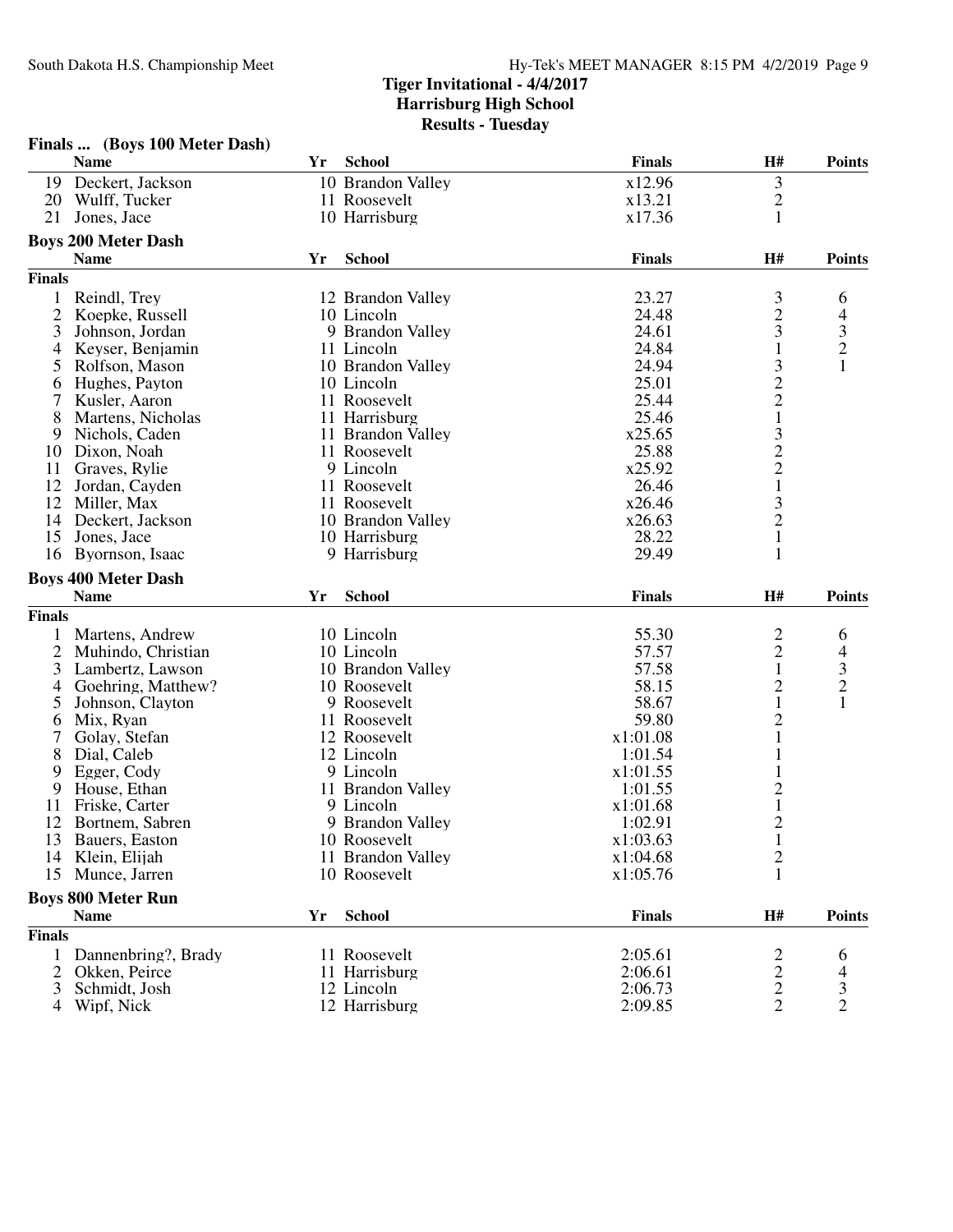## **Finals ... (Boys 800 Meter Run)**

|               | <b>Name</b>                | Yr | <b>School</b>     | <b>Finals</b> | H#                                                | <b>Points</b>           |
|---------------|----------------------------|----|-------------------|---------------|---------------------------------------------------|-------------------------|
| 5             | Reese, Carson              |    | 10 Roosevelt      | 2:09.89       |                                                   |                         |
| 6             | Stanton, Zachary           |    | 12 Roosevelt      | 2:09.97       | 22222221                                          |                         |
| 7             | Fitzgerald, Parker         |    | 9 Harrisburg      | 2:10.63       |                                                   |                         |
| 8             | Krull, Josh                |    | 12 Harrisburg     | x2:12.13      |                                                   |                         |
| 9             | Auen, Bailey               |    | 12 Lincoln        | 2:12.85       |                                                   |                         |
| 10            | Yu, Ethan                  |    | 10 Lincoln        | 2:16.99       |                                                   |                         |
| 11            | Ptak, Ryan                 |    | 11 Harrisburg     | x2:18.62      |                                                   |                         |
| 12            | Niyonshuti, Patrick        |    | 12 Roosevelt      | x2:20.09      |                                                   |                         |
| 13            | Brown?, Griffin?           |    | 10 Roosevelt      | x2:27.09      |                                                   |                         |
| 14            | Thompson, Blake            |    | 11 Brandon Valley | 2:28.11       | $\mathbf{1}$                                      |                         |
| 15            | Scheaffer, Josiah          |    | 10 Harrisburg     | x2:33.09      | 1                                                 |                         |
| 16            | Singh, Rahul               |    | 9 Brandon Valley  | 2:33.33       | $\mathbf{1}$                                      |                         |
| 17            | Knudtson, Henry            |    | 10 Lincoln        | x2:33.90      | 1                                                 |                         |
| 18            | Binstock, Peter            |    | 9 Lincoln         | x2:34.62      | 1                                                 |                         |
| 19            | VanDeBerg, Ben             |    | 9 Brandon Valley  | 2:34.64       |                                                   |                         |
| 20            | Kuenzi, Gavin              |    | 9 Roosevelt       | x2:38.10      | $\overline{2}$                                    |                         |
| 21            | Macarthur, Kurtis          |    | 9 Brandon Valley  | x2:44.50      | 1                                                 |                         |
| 22            | Odney, Esten               |    | 9 Harrisburg      | x2:45.25      | $\mathbf{1}$                                      |                         |
| 23            | Zuidema, Javon             |    | 10 Brandon Valley | x2:54.90      | $\mathbf{1}$                                      |                         |
|               | 24 Knutson, Jaykob         |    | 9 Lincoln         | x2:58.56      | $\mathbf{1}$                                      |                         |
|               |                            |    |                   |               |                                                   |                         |
|               | <b>Boys 1600 Meter Run</b> |    |                   |               |                                                   |                         |
|               | <b>Name</b>                | Yr | <b>School</b>     | <b>Finals</b> | H#                                                | <b>Points</b>           |
| <b>Finals</b> |                            |    |                   |               |                                                   |                         |
| 1             | Okken, Peirce              |    | 11 Harrisburg     | 4:46.82       | 222222222                                         | 6                       |
| $\mathbf{2}$  | Fitzgerald, Parker         |    | 9 Harrisburg      | 4:49.73       |                                                   | 4                       |
| 3             | Elkin, Britton             |    | 10 Brandon Valley | 4:49.90       |                                                   | $\overline{\mathbf{3}}$ |
| 4             | Cheever, Eli               |    | 11 Brandon Valley | 4:50.83       |                                                   | $\overline{c}$          |
| 5             | Jaimes, Diego              |    | 12 Roosevelt      | 4:55.40       |                                                   | $\mathbf{1}$            |
| 6             | Krull, Josh                |    | 12 Harrisburg     | 5:00.08       |                                                   |                         |
| 7             | Ptak, Ryan                 |    | 11 Harrisburg     | x5:01.71      |                                                   |                         |
| 8             | Roggenbuck, Caleb          |    | 11 Roosevelt      | 5:03.84       |                                                   |                         |
| 9             | Wipf, Nick                 |    | 12 Harrisburg     | x5:13.58      |                                                   |                         |
| 10            | Yu, Ethan                  |    | 10 Lincoln        | 5:14.14       | $\mathbf{1}$                                      |                         |
| 11            | Dykstra, Zach              |    | 12 Brandon Valley | 5:17.62       |                                                   |                         |
| 12            | Schweitzer, Owen           |    | 11 Harrisburg     | x5:23.72      | $\begin{array}{c}\n2 \\ 2 \\ 2 \\ 1\n\end{array}$ |                         |
| 13            | House, Aaron               |    | 10 Brandon Valley | x5:26.07      |                                                   |                         |
| 14            | Johnson?, Jordan           |    | 10 Roosevelt      | 5:26.90       |                                                   |                         |
| 15            | Woolridge, Jacob           |    | 11 Roosevelt      | x5:29.45      |                                                   |                         |
| 16            | Scheaffer, Josiah          |    | 10 Harrisburg     | x5:34.54      | $\mathbf{1}$                                      |                         |
| 17            | Rasmussen, Laurence        |    | 11 Brandon Valley | x5:37.83      | 1                                                 |                         |
| 18            | Groen, Kadin               |    | 9 Lincoln         | 5:42.47       | 1                                                 |                         |
| 19            | Knudtson, Henry            |    | 10 Lincoln        | 5:45.67       |                                                   |                         |
| 20            | Binstock, Peter            |    | 9 Lincoln         | x5:53.92      | 1                                                 |                         |
| 21            | Schneider, Brian           |    | 9 Brandon Valley  | x5:57.13      |                                                   |                         |
| 22            | Carillo, Andy              |    | 10 Roosevelt      | x6:04.99      |                                                   |                         |
| 23            | Odney, Esten               |    | 9 Harrisburg      | x6:06.59      |                                                   |                         |
| 24            | Levesque, Jordan           |    | 9 Lincoln         | x6:18.48      |                                                   |                         |
| 25            | Knutson, Jaykob            |    | 9 Lincoln         | x6:32.49      | 1                                                 |                         |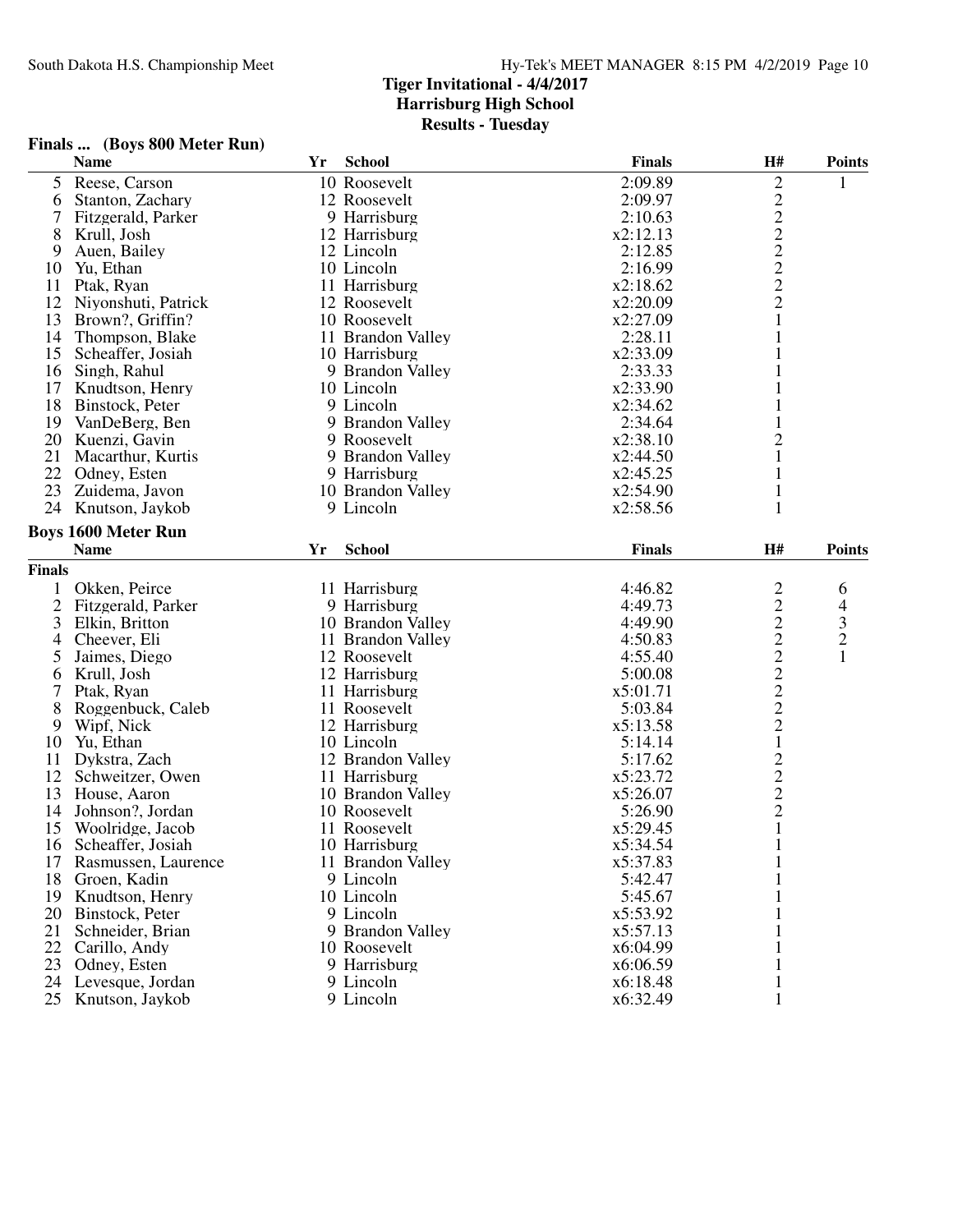|                | <b>Boys 3200 Meter Run</b>    |    |                           |                     |               |                          |                          |
|----------------|-------------------------------|----|---------------------------|---------------------|---------------|--------------------------|--------------------------|
|                | <b>Name</b>                   | Yr | <b>School</b>             |                     | <b>Finals</b> |                          | <b>Points</b>            |
| <b>Finals</b>  |                               |    |                           |                     |               |                          |                          |
| 1              | Hentschel, Zach               |    | 11 Brandon Valley         |                     | 10:29.44      |                          | 6                        |
| 2              | Schroeder, Ryan               |    | 12 Lincoln                |                     | 10:37.61      |                          |                          |
| 3              | Elkin, Colter                 |    | 11 Brandon Valley         |                     | 11:33.68      |                          | $rac{4}{3}$              |
| 4              | Dutson, Dakota                |    | 9 Brandon Valley          |                     | 12:38.26      |                          | $\overline{2}$           |
|                | <b>Boys 110 Meter Hurdles</b> |    |                           |                     |               |                          |                          |
|                | <b>Name</b>                   | Yr | <b>School</b>             |                     | <b>Finals</b> | H#                       | <b>Points</b>            |
| <b>Finals</b>  |                               |    |                           |                     |               |                          |                          |
| $\mathbf{1}$   | Furula, Wilson                |    | 12 Lincoln                |                     | 15.81         |                          | 6                        |
| 2              | VanHemert, Jesse              |    | 11 Brandon Valley         |                     | 16.21         |                          | $\overline{\mathcal{L}}$ |
| 3              | Zweifel, Jacob                |    | 12 Roosevelt              |                     | 16.46         | $\frac{2}{2}$            |                          |
| $\overline{4}$ | Howell, Ethan                 |    | 11 Roosevelt              |                     | 17.22         | $\mathbf 1$              | $\frac{3}{2}$            |
| 5              | Treadway, Braedon             |    | 12 Lincoln                |                     | 17.32         |                          | $\mathbf{1}$             |
| 6              | Koepke, Russell               |    | 10 Lincoln                |                     | 17.34         | $\frac{2}{2}$            |                          |
| 7              | Currier, Gabe                 |    | 9 Lincoln                 |                     | x18.24        | $\mathbf{1}$             |                          |
| 8              | Stone, Lane                   |    | 11 Roosevelt              |                     | 18.42         | 1                        |                          |
| 9              | Donahoe, Jeremiah             |    | 9 Brandon Valley          |                     | 18.69         |                          |                          |
| 10             | Swift, Aidan                  |    | 10 Brandon Valley         |                     | 18.71         | $\frac{2}{2}$            |                          |
| 11             | Landsem, Dylan                |    | 12 Roosevelt              |                     | x18.80        | $\mathbf{1}$             |                          |
|                | 12 Hammer, Logan              |    | 9 Harrisburg              |                     | 19.78         | $\mathbf{1}$             |                          |
| 13             | Briest, Kyler                 |    | 9 Brandon Valley          |                     | x20.54        | $\overline{c}$           |                          |
| 14             | Bluehorse, Osceola            |    | 9 Roosevelt               |                     | x20.75        | $\mathbf{1}$             |                          |
| 15             | Arop, Kuol                    |    | 12 Roosevelt              |                     | x22.65        | 1                        |                          |
|                | <b>Boys 300 Meter Hurdles</b> |    |                           |                     |               |                          |                          |
|                | <b>Name</b>                   | Yr | <b>School</b>             |                     | <b>Finals</b> | H#                       | <b>Points</b>            |
| <b>Finals</b>  |                               |    |                           |                     |               |                          |                          |
|                | VanHemert, Jesse              |    | 11 Brandon Valley         |                     | 41.41         |                          | 6                        |
| $\overline{2}$ | Fleming, Paxon                |    | 10 Roosevelt              |                     | 42.75         |                          |                          |
| 3              | Donahoe, Jeremiah             |    | 9 Brandon Valley          |                     | 45.46         | $\frac{2}{2}$            | $\frac{4}{3}$            |
| 4              | Howell, Ethan                 |    | 11 Roosevelt              |                     | 47.00         | $\mathbf{1}$             |                          |
| 5              | Treadway, Braedon             |    | 12 Lincoln                |                     | 47.07         |                          | $\mathbf{1}$             |
| 6              | Brost, Carter                 |    | 10 Lincoln                |                     | 47.09         |                          |                          |
| 7              | Zweifel, Jacob                |    | 12 Roosevelt              |                     | 47.22         | $\frac{2}{2}$            |                          |
| 8              | Stone, Lane                   |    | 11 Roosevelt              |                     | x47.85        | $\mathbf{1}$             |                          |
| 9              | Bluehorse, Osceola            |    | 9 Roosevelt               |                     | x48.59        | $\mathbf{1}$             |                          |
| 10             | Landsem, Dylan                |    | 12 Roosevelt              |                     | x49.09        | 1                        |                          |
| 11             | Swift, Aidan                  |    | 10 Brandon Valley         |                     | 49.40         | $\overline{2}$           |                          |
|                | 12 Hammer, Logan              |    | 9 Harrisburg              |                     | 49.62         | $\mathbf{1}$             |                          |
| 13             | Briest, Kyler                 |    | 9 Brandon Valley          |                     | x50.29        | 1                        |                          |
|                | <b>Boys 4x100 Meter Relay</b> |    |                           |                     |               |                          |                          |
|                | <b>Team</b>                   |    | <b>Relay</b>              |                     | <b>Finals</b> |                          | <b>Points</b>            |
| <b>Finals</b>  |                               |    |                           |                     |               |                          |                          |
| 1              | <b>Brandon Valley</b>         |    |                           |                     | 46.39         |                          | 6                        |
|                | 1) Nemec, Joey 10             |    | 2) Mutschelknaus, Mark 10 | 3) Johnson, Tate 10 |               | 4) Swift, Aidan 10       |                          |
| 2              | Roosevelt                     |    |                           |                     | 46.91         |                          | 4                        |
|                | 1) Hughes, Joey 10            |    | 2) Feldkamp, Tyler 10     | 3) Large, Tucker 10 |               | 4) VanderVelde, Kyler 10 |                          |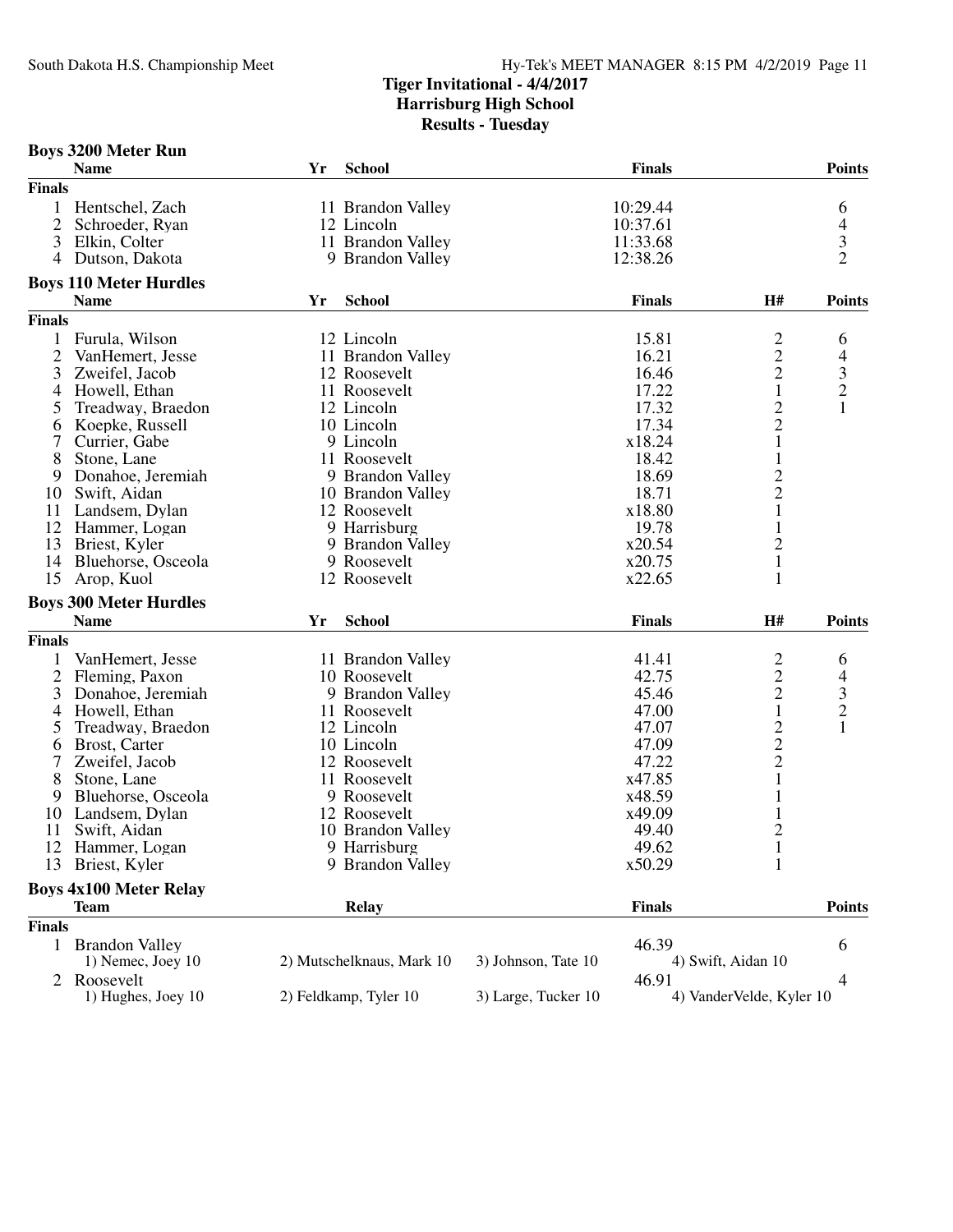South Dakota H.S. Championship Meet Hy-Tek's MEET MANAGER 8:15 PM 4/2/2019 Page 12

## **Tiger Invitational - 4/4/2017 Harrisburg High School**

**Results - Tuesday**

|               | Finals  (Boys 4x100 Meter Relay)             |                           |                                                         |                                          |
|---------------|----------------------------------------------|---------------------------|---------------------------------------------------------|------------------------------------------|
|               | <b>Team</b>                                  | <b>Relay</b>              | <b>Finals</b>                                           | <b>Points</b>                            |
|               | 3 Roosevelt                                  | B                         | x48.29                                                  |                                          |
|               | 1) Mix, Ryan 11                              | 2) Miller, Max 11         | 3) Kieso, Jabe 10<br>4) Nave?, Tyree? 9                 |                                          |
|               | 4 Lincoln                                    |                           | 48.46                                                   | 2                                        |
|               | 1) Barway, Sunny 11                          | 2) Smith, Luke 10         | 3) Needles, Logan 10<br>x48.51                          | 4) Blazevich, Andy 10                    |
| 5.            | Lincoln<br>1) Johnson, Chase 9               | B<br>2) Blind, Collin 9   | 3) Graves, Rylie 9                                      | 4) Dykstra, Zander 9                     |
|               | <b>Boys 4x200 Meter Relay</b>                |                           |                                                         |                                          |
|               | Team                                         | Relay                     | <b>Finals</b>                                           | <b>Points</b>                            |
| <b>Finals</b> |                                              |                           |                                                         |                                          |
|               | 1 Lincoln                                    |                           | 1:38.91                                                 | 6                                        |
|               | 1) Southwick, Sam 10                         | 2) Vandentop, Wyatt 11    | 3) Blazevich, Andy 10                                   | 4) Nesheim, Dewaun 11                    |
|               | Roosevelt                                    |                           | 1:39.52                                                 | 4                                        |
|               | 1) Hughes, Joey 10                           | 2) Feldkamp, Tyler 10     | 3) Large, Tucker 10                                     | 4) VanderVelde, Kyler 10                 |
|               | <b>Brandon Valley</b><br>1) Johnson, Tate 10 | 2) Mutschelknaus, Mark 10 | 1:39.80<br>3) Johnson, Jordan 9                         | 2<br>4) Rolfson, Mason 10                |
|               | 4 Roosevelt                                  | B                         | x1:45.98                                                |                                          |
|               | 1) Nave?, Tyree? 9                           | 2) Miller, Max 11         | 3) Kieso, Jabe 10                                       | 4) Mahammad, Asmerom 9                   |
|               | 5 Harrisburg                                 |                           | 1:47.43                                                 |                                          |
|               | 1) Mchenry, Seth 9                           | 2) Ungbluth, Kai 9        | 3) Byornson, Isaac 9<br>4) Stratman, Ben 9              |                                          |
|               | --- Lincoln                                  | B                         | DQ                                                      |                                          |
|               | 1) Currier, Gabe 9                           | 2) Blind, Collin 9        | 3) Graves, Rylie 9                                      | 4) Johnson, Chase 9                      |
|               | <b>Boys 4x400 Meter Relay</b>                |                           |                                                         |                                          |
|               | <b>Team</b>                                  | <b>Relay</b>              | <b>Finals</b>                                           | <b>Points</b>                            |
| <b>Finals</b> |                                              |                           |                                                         |                                          |
|               | 1 Brandon Valley                             |                           | 3:43.25                                                 | 6                                        |
|               | 1) Sylliaasen, Cole 11                       | 2) Mashlan, Carson 10     | 3) Reindl, Trey 12                                      | 4) VanHemert, Jesse 11                   |
|               | 2 Brandon Valley                             | В                         | x3:49.25                                                |                                          |
|               | 1) Vigants, Austin 10                        | 2) Thompson, Noah 9       | 3) Cheever, Eli 11                                      | 4) Tellinghuisen, Ethan 12               |
| 3             | Roosevelt<br>1) Jaimes, Diego 12             | 2) Niyonshuti, Patrick 12 | 3:50.36<br>3) Dannenbring?, Brady 11<br>4) Mix, Ryan 11 | 4                                        |
|               | 4 Roosevelt                                  | B                         | x3:50.56                                                |                                          |
|               | 1) Roggenbuck, Caleb 11                      | 2) Reese, Carson 10       | 3) Goehring, Matthew? 10                                | 4) Fleming, Paxon 10                     |
|               | 5 Lincoln                                    |                           | 4:00.06                                                 | $\overline{2}$                           |
|               | 1) Fischer, Jackson 12                       | 2) Johnson, Chase 9       | 3) Treadway, Braedon 12<br>4) Brost, Carter 10          |                                          |
|               | 6 Harrisburg                                 |                           | 4:04.91                                                 |                                          |
|               | 1) Fitzgerald, Parker 9                      | 2) Schweitzer, Owen 11    | 3) Schipper, Elijah 9                                   | 4) Aasheim, Gavin 9                      |
|               | 7 Lincoln                                    | $\overline{B}$            | x4:08.40                                                |                                          |
|               | 1) Currier, Gabe 9                           | 2) Dial, Caleb 12         | 3) Smith, Luke 10<br>4) Friske, Carter 9                |                                          |
|               | <b>Boys 4x800 Meter Relay</b>                |                           |                                                         |                                          |
|               | <b>Team</b>                                  | <b>Relay</b>              | <b>Finals</b>                                           | <b>Points</b>                            |
| <b>Finals</b> |                                              |                           |                                                         |                                          |
|               | 1 Brandon Valley                             |                           | 8:44.03                                                 | 6                                        |
|               | 1) Mashlan, Carson 10                        | 2) Sylliaasen, Cole 11    | 3) Peyton, Riley 9                                      | 4) Vigants, Austin 10                    |
|               | 2 Harrisburg                                 |                           | 8:44.11                                                 | 4                                        |
|               | 1) Krull, Josh 12<br>Roosevelt               | 2) Wipf, Nick 12          | 3) Okken, Peirce 11                                     | 4) Schweitzer, Owen 11<br>$\overline{c}$ |
| 3             | 1) Ferri, Colin 12                           | 2) Eckert, Jacob 12       | 9:24.68<br>3) Reeser, Brysen 12                         | 4) Knudson, Connor 12                    |
|               | 4 Roosevelt                                  | B                         | x9:38.98                                                |                                          |
|               | 1) Gilo, Thoralingo 9                        | 2) Ibrahim, Mubarak 9     | 3) Boll, Garret 9<br>4) Iliev, Daniel 9                 |                                          |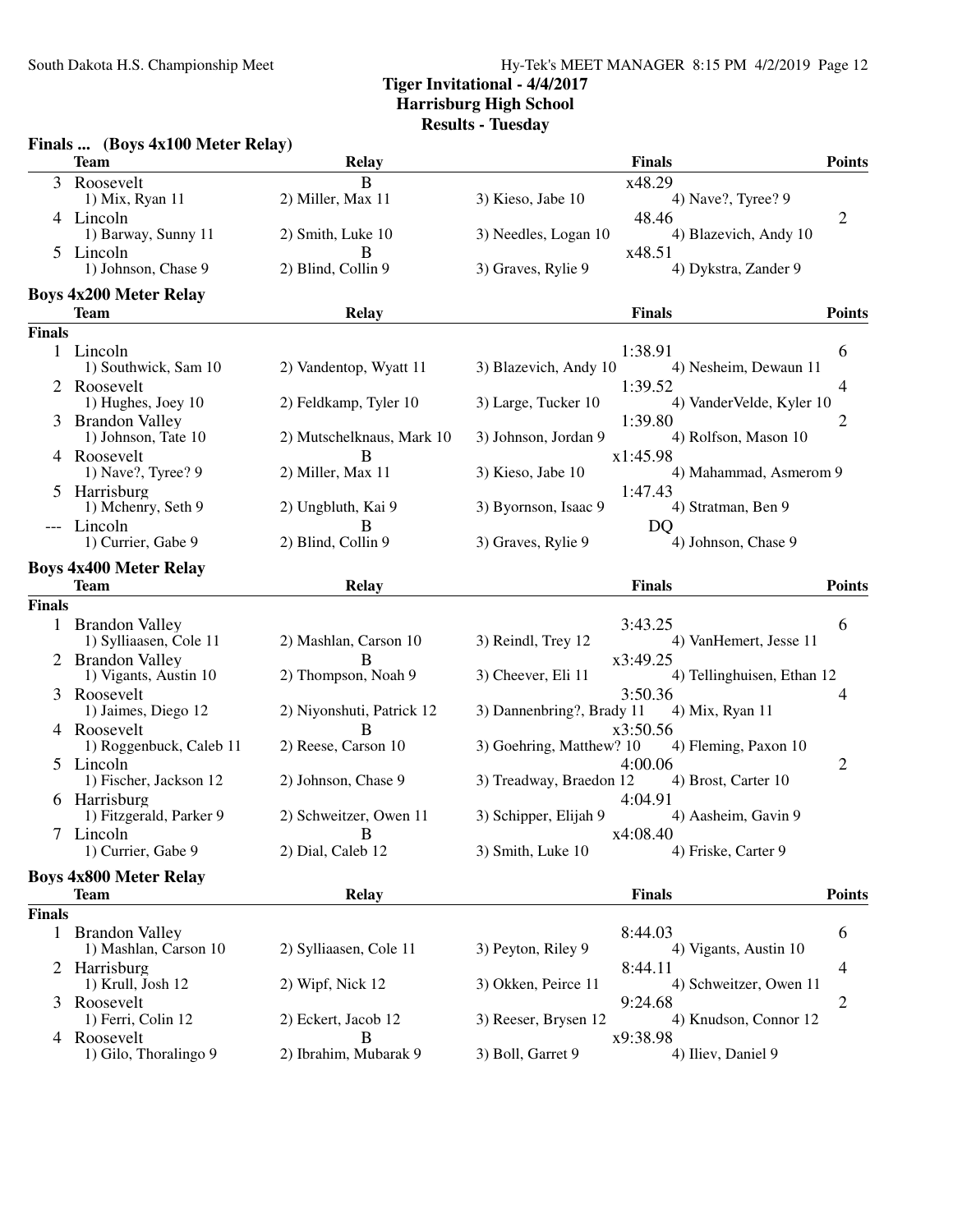South Dakota H.S. Championship Meet Hy-Tek's MEET MANAGER 8:15 PM 4/2/2019 Page 13

# **Tiger Invitational - 4/4/2017**

**Harrisburg High School**

**Results - Tuesday**

| <b>Team</b><br><b>Relay</b><br><b>Finals</b><br><b>Points</b><br>10:43.63<br>5<br>Lincoln<br>1) Nelsen, Simon 10<br>2) Radichev, Martin 10<br>3) Tufte, Gabriel 9<br>4) Van Buskirk, Jacob 10<br><b>Boys 1600 Sprint Medley</b><br><b>Team</b><br><b>Finals</b><br><b>Points</b><br><b>Relay</b><br><b>Finals</b><br>1 Lincoln<br>4:00.40<br>6<br>1) Needles, Logan 10<br>2) Smith, Luke 10<br>4) Baker, Robert 10<br>3) Sarbacker, Isaac 11<br>4:05.23<br>2 Roosevelt<br>4<br>1) Wulff, Tucker 11<br>2) Ramazani?, Kevin? 12<br>3) Boll, Garret 9<br>4) Ibrahim, Mubarak 9<br>Roosevelt<br>x4:17.08<br>В<br>3<br>2) Mahammad, Asmerom 9<br>3) Gilo, Thoralingo 9<br>1) Dixon, Noah 11<br>4) Iliev, Daniel 9<br>4:20.00<br>Harrisburg<br>2<br>4<br>1) Wessel, Quinn 9<br>2) Pixler, Jayden 12<br>3) Schipper, Elijah 9<br>4) Schweitzer, Owen 11<br><b>Boys High Jump</b><br><b>Name</b><br><b>School</b><br><b>Finals</b><br><b>Points</b><br>Yr<br><b>Finals</b><br>Olthoff, Carter<br>6-03.00<br>1<br>12 Brandon Valley<br>6<br>$\overline{c}$<br>Borchers, Vance<br>9 Roosevelt<br>4<br>5-07.00<br>2.50<br>3<br>Brost, Carter<br>J5-07.00<br>10 Lincoln<br>J5-07.00<br>3<br>Lindner, Chase<br>10 Harrisburg<br>5<br>5-05.00<br>Niyonshuti, Patrick<br>12 Roosevelt<br>Johnson, Presley<br>10 Roosevelt<br>5-05.00<br>5<br>McManus, Mason<br>9 Brandon Valley<br>5-05.00<br>5<br>8<br>Rollinger, Ethyn<br>10 Harrisburg<br>5-03.00<br>8<br>Muhindo, Christian<br>10 Lincoln<br>5-03.00<br>5-03.00<br>8<br>Jaros, Jared<br>12 Lincoln<br>5-01.00<br>11<br>Hammer, Logan<br>9 Harrisburg<br>Thompson, Noah<br>9 Brandon Valley<br><b>NH</b><br><b>NH</b><br>Menke, Max<br>9 Harrisburg<br>---<br><b>NH</b><br>McCann, Ty<br>11 Brandon Valley<br>---<br><b>NH</b><br>9 Brandon Valley<br>Giles, Brady<br>---<br><b>Boys Pole Vault</b><br><b>Name</b><br><b>School</b><br><b>Points</b><br><b>Finals</b><br>Yr<br><b>Finals</b><br>Tellinghuisen, Ethan<br>12 Brandon Valley<br>14-01.00<br>6<br>4<br>$\overline{2}$<br>Kramer, Brandon<br>12 Lincoln<br>12-00.00<br>3<br>Moon, Nathan<br>11 Roosevelt<br>11-00.00<br>3<br>$\overline{2}$<br>J11-00.00<br>Lacey, Ethan<br>10 Brandon Valley<br>4<br>Jellis, Devan<br>10 Brandon Valley<br>x10-06.00<br>5<br>J10-06.00<br>Westcott, Tyler<br>10 Brandon Valley<br>1<br>6<br>10-00.00<br>7<br>Ford, Noah<br>9 Harrisburg<br>8<br>Dorris, Mason<br>11 Roosevelt<br>9-06.00<br>12 Lincoln<br>$9 - 06.00$<br>Sorensen, Austin<br>8<br>Swift, Aidan<br>10 Brandon Valley<br>x9-00.00<br>10<br>8-06.00<br>11<br>Treadway, Braedon<br>12 Lincoln<br>11<br>11 Roosevelt<br>x8-06.00<br>Clark, Bryce<br>11<br>Link, Zach<br>11 Roosevelt<br>8-06.00<br>14 Peschel, Konnor<br>9 Brandon Valley<br>x8-00.00 | Finals  (Boys 4x800 Meter Relay) |  |      |
|--------------------------------------------------------------------------------------------------------------------------------------------------------------------------------------------------------------------------------------------------------------------------------------------------------------------------------------------------------------------------------------------------------------------------------------------------------------------------------------------------------------------------------------------------------------------------------------------------------------------------------------------------------------------------------------------------------------------------------------------------------------------------------------------------------------------------------------------------------------------------------------------------------------------------------------------------------------------------------------------------------------------------------------------------------------------------------------------------------------------------------------------------------------------------------------------------------------------------------------------------------------------------------------------------------------------------------------------------------------------------------------------------------------------------------------------------------------------------------------------------------------------------------------------------------------------------------------------------------------------------------------------------------------------------------------------------------------------------------------------------------------------------------------------------------------------------------------------------------------------------------------------------------------------------------------------------------------------------------------------------------------------------------------------------------------------------------------------------------------------------------------------------------------------------------------------------------------------------------------------------------------------------------------------------------------------------------------------------------------------------------------------------------------------------------------------------------------------------------------------------------------------------------------------------------------------------------------------------------------------------------------------------------------------------------------------------------------------------------------------------|----------------------------------|--|------|
|                                                                                                                                                                                                                                                                                                                                                                                                                                                                                                                                                                                                                                                                                                                                                                                                                                                                                                                                                                                                                                                                                                                                                                                                                                                                                                                                                                                                                                                                                                                                                                                                                                                                                                                                                                                                                                                                                                                                                                                                                                                                                                                                                                                                                                                                                                                                                                                                                                                                                                                                                                                                                                                                                                                                                  |                                  |  |      |
|                                                                                                                                                                                                                                                                                                                                                                                                                                                                                                                                                                                                                                                                                                                                                                                                                                                                                                                                                                                                                                                                                                                                                                                                                                                                                                                                                                                                                                                                                                                                                                                                                                                                                                                                                                                                                                                                                                                                                                                                                                                                                                                                                                                                                                                                                                                                                                                                                                                                                                                                                                                                                                                                                                                                                  |                                  |  |      |
|                                                                                                                                                                                                                                                                                                                                                                                                                                                                                                                                                                                                                                                                                                                                                                                                                                                                                                                                                                                                                                                                                                                                                                                                                                                                                                                                                                                                                                                                                                                                                                                                                                                                                                                                                                                                                                                                                                                                                                                                                                                                                                                                                                                                                                                                                                                                                                                                                                                                                                                                                                                                                                                                                                                                                  |                                  |  |      |
|                                                                                                                                                                                                                                                                                                                                                                                                                                                                                                                                                                                                                                                                                                                                                                                                                                                                                                                                                                                                                                                                                                                                                                                                                                                                                                                                                                                                                                                                                                                                                                                                                                                                                                                                                                                                                                                                                                                                                                                                                                                                                                                                                                                                                                                                                                                                                                                                                                                                                                                                                                                                                                                                                                                                                  |                                  |  |      |
|                                                                                                                                                                                                                                                                                                                                                                                                                                                                                                                                                                                                                                                                                                                                                                                                                                                                                                                                                                                                                                                                                                                                                                                                                                                                                                                                                                                                                                                                                                                                                                                                                                                                                                                                                                                                                                                                                                                                                                                                                                                                                                                                                                                                                                                                                                                                                                                                                                                                                                                                                                                                                                                                                                                                                  |                                  |  |      |
|                                                                                                                                                                                                                                                                                                                                                                                                                                                                                                                                                                                                                                                                                                                                                                                                                                                                                                                                                                                                                                                                                                                                                                                                                                                                                                                                                                                                                                                                                                                                                                                                                                                                                                                                                                                                                                                                                                                                                                                                                                                                                                                                                                                                                                                                                                                                                                                                                                                                                                                                                                                                                                                                                                                                                  |                                  |  |      |
|                                                                                                                                                                                                                                                                                                                                                                                                                                                                                                                                                                                                                                                                                                                                                                                                                                                                                                                                                                                                                                                                                                                                                                                                                                                                                                                                                                                                                                                                                                                                                                                                                                                                                                                                                                                                                                                                                                                                                                                                                                                                                                                                                                                                                                                                                                                                                                                                                                                                                                                                                                                                                                                                                                                                                  |                                  |  |      |
|                                                                                                                                                                                                                                                                                                                                                                                                                                                                                                                                                                                                                                                                                                                                                                                                                                                                                                                                                                                                                                                                                                                                                                                                                                                                                                                                                                                                                                                                                                                                                                                                                                                                                                                                                                                                                                                                                                                                                                                                                                                                                                                                                                                                                                                                                                                                                                                                                                                                                                                                                                                                                                                                                                                                                  |                                  |  |      |
|                                                                                                                                                                                                                                                                                                                                                                                                                                                                                                                                                                                                                                                                                                                                                                                                                                                                                                                                                                                                                                                                                                                                                                                                                                                                                                                                                                                                                                                                                                                                                                                                                                                                                                                                                                                                                                                                                                                                                                                                                                                                                                                                                                                                                                                                                                                                                                                                                                                                                                                                                                                                                                                                                                                                                  |                                  |  |      |
|                                                                                                                                                                                                                                                                                                                                                                                                                                                                                                                                                                                                                                                                                                                                                                                                                                                                                                                                                                                                                                                                                                                                                                                                                                                                                                                                                                                                                                                                                                                                                                                                                                                                                                                                                                                                                                                                                                                                                                                                                                                                                                                                                                                                                                                                                                                                                                                                                                                                                                                                                                                                                                                                                                                                                  |                                  |  |      |
|                                                                                                                                                                                                                                                                                                                                                                                                                                                                                                                                                                                                                                                                                                                                                                                                                                                                                                                                                                                                                                                                                                                                                                                                                                                                                                                                                                                                                                                                                                                                                                                                                                                                                                                                                                                                                                                                                                                                                                                                                                                                                                                                                                                                                                                                                                                                                                                                                                                                                                                                                                                                                                                                                                                                                  |                                  |  |      |
|                                                                                                                                                                                                                                                                                                                                                                                                                                                                                                                                                                                                                                                                                                                                                                                                                                                                                                                                                                                                                                                                                                                                                                                                                                                                                                                                                                                                                                                                                                                                                                                                                                                                                                                                                                                                                                                                                                                                                                                                                                                                                                                                                                                                                                                                                                                                                                                                                                                                                                                                                                                                                                                                                                                                                  |                                  |  |      |
|                                                                                                                                                                                                                                                                                                                                                                                                                                                                                                                                                                                                                                                                                                                                                                                                                                                                                                                                                                                                                                                                                                                                                                                                                                                                                                                                                                                                                                                                                                                                                                                                                                                                                                                                                                                                                                                                                                                                                                                                                                                                                                                                                                                                                                                                                                                                                                                                                                                                                                                                                                                                                                                                                                                                                  |                                  |  |      |
|                                                                                                                                                                                                                                                                                                                                                                                                                                                                                                                                                                                                                                                                                                                                                                                                                                                                                                                                                                                                                                                                                                                                                                                                                                                                                                                                                                                                                                                                                                                                                                                                                                                                                                                                                                                                                                                                                                                                                                                                                                                                                                                                                                                                                                                                                                                                                                                                                                                                                                                                                                                                                                                                                                                                                  |                                  |  |      |
|                                                                                                                                                                                                                                                                                                                                                                                                                                                                                                                                                                                                                                                                                                                                                                                                                                                                                                                                                                                                                                                                                                                                                                                                                                                                                                                                                                                                                                                                                                                                                                                                                                                                                                                                                                                                                                                                                                                                                                                                                                                                                                                                                                                                                                                                                                                                                                                                                                                                                                                                                                                                                                                                                                                                                  |                                  |  |      |
|                                                                                                                                                                                                                                                                                                                                                                                                                                                                                                                                                                                                                                                                                                                                                                                                                                                                                                                                                                                                                                                                                                                                                                                                                                                                                                                                                                                                                                                                                                                                                                                                                                                                                                                                                                                                                                                                                                                                                                                                                                                                                                                                                                                                                                                                                                                                                                                                                                                                                                                                                                                                                                                                                                                                                  |                                  |  |      |
|                                                                                                                                                                                                                                                                                                                                                                                                                                                                                                                                                                                                                                                                                                                                                                                                                                                                                                                                                                                                                                                                                                                                                                                                                                                                                                                                                                                                                                                                                                                                                                                                                                                                                                                                                                                                                                                                                                                                                                                                                                                                                                                                                                                                                                                                                                                                                                                                                                                                                                                                                                                                                                                                                                                                                  |                                  |  |      |
|                                                                                                                                                                                                                                                                                                                                                                                                                                                                                                                                                                                                                                                                                                                                                                                                                                                                                                                                                                                                                                                                                                                                                                                                                                                                                                                                                                                                                                                                                                                                                                                                                                                                                                                                                                                                                                                                                                                                                                                                                                                                                                                                                                                                                                                                                                                                                                                                                                                                                                                                                                                                                                                                                                                                                  |                                  |  |      |
|                                                                                                                                                                                                                                                                                                                                                                                                                                                                                                                                                                                                                                                                                                                                                                                                                                                                                                                                                                                                                                                                                                                                                                                                                                                                                                                                                                                                                                                                                                                                                                                                                                                                                                                                                                                                                                                                                                                                                                                                                                                                                                                                                                                                                                                                                                                                                                                                                                                                                                                                                                                                                                                                                                                                                  |                                  |  |      |
|                                                                                                                                                                                                                                                                                                                                                                                                                                                                                                                                                                                                                                                                                                                                                                                                                                                                                                                                                                                                                                                                                                                                                                                                                                                                                                                                                                                                                                                                                                                                                                                                                                                                                                                                                                                                                                                                                                                                                                                                                                                                                                                                                                                                                                                                                                                                                                                                                                                                                                                                                                                                                                                                                                                                                  |                                  |  |      |
|                                                                                                                                                                                                                                                                                                                                                                                                                                                                                                                                                                                                                                                                                                                                                                                                                                                                                                                                                                                                                                                                                                                                                                                                                                                                                                                                                                                                                                                                                                                                                                                                                                                                                                                                                                                                                                                                                                                                                                                                                                                                                                                                                                                                                                                                                                                                                                                                                                                                                                                                                                                                                                                                                                                                                  |                                  |  | 2.50 |
|                                                                                                                                                                                                                                                                                                                                                                                                                                                                                                                                                                                                                                                                                                                                                                                                                                                                                                                                                                                                                                                                                                                                                                                                                                                                                                                                                                                                                                                                                                                                                                                                                                                                                                                                                                                                                                                                                                                                                                                                                                                                                                                                                                                                                                                                                                                                                                                                                                                                                                                                                                                                                                                                                                                                                  |                                  |  | .33  |
|                                                                                                                                                                                                                                                                                                                                                                                                                                                                                                                                                                                                                                                                                                                                                                                                                                                                                                                                                                                                                                                                                                                                                                                                                                                                                                                                                                                                                                                                                                                                                                                                                                                                                                                                                                                                                                                                                                                                                                                                                                                                                                                                                                                                                                                                                                                                                                                                                                                                                                                                                                                                                                                                                                                                                  |                                  |  | .33  |
|                                                                                                                                                                                                                                                                                                                                                                                                                                                                                                                                                                                                                                                                                                                                                                                                                                                                                                                                                                                                                                                                                                                                                                                                                                                                                                                                                                                                                                                                                                                                                                                                                                                                                                                                                                                                                                                                                                                                                                                                                                                                                                                                                                                                                                                                                                                                                                                                                                                                                                                                                                                                                                                                                                                                                  |                                  |  | .33  |
|                                                                                                                                                                                                                                                                                                                                                                                                                                                                                                                                                                                                                                                                                                                                                                                                                                                                                                                                                                                                                                                                                                                                                                                                                                                                                                                                                                                                                                                                                                                                                                                                                                                                                                                                                                                                                                                                                                                                                                                                                                                                                                                                                                                                                                                                                                                                                                                                                                                                                                                                                                                                                                                                                                                                                  |                                  |  |      |
|                                                                                                                                                                                                                                                                                                                                                                                                                                                                                                                                                                                                                                                                                                                                                                                                                                                                                                                                                                                                                                                                                                                                                                                                                                                                                                                                                                                                                                                                                                                                                                                                                                                                                                                                                                                                                                                                                                                                                                                                                                                                                                                                                                                                                                                                                                                                                                                                                                                                                                                                                                                                                                                                                                                                                  |                                  |  |      |
|                                                                                                                                                                                                                                                                                                                                                                                                                                                                                                                                                                                                                                                                                                                                                                                                                                                                                                                                                                                                                                                                                                                                                                                                                                                                                                                                                                                                                                                                                                                                                                                                                                                                                                                                                                                                                                                                                                                                                                                                                                                                                                                                                                                                                                                                                                                                                                                                                                                                                                                                                                                                                                                                                                                                                  |                                  |  |      |
|                                                                                                                                                                                                                                                                                                                                                                                                                                                                                                                                                                                                                                                                                                                                                                                                                                                                                                                                                                                                                                                                                                                                                                                                                                                                                                                                                                                                                                                                                                                                                                                                                                                                                                                                                                                                                                                                                                                                                                                                                                                                                                                                                                                                                                                                                                                                                                                                                                                                                                                                                                                                                                                                                                                                                  |                                  |  |      |
|                                                                                                                                                                                                                                                                                                                                                                                                                                                                                                                                                                                                                                                                                                                                                                                                                                                                                                                                                                                                                                                                                                                                                                                                                                                                                                                                                                                                                                                                                                                                                                                                                                                                                                                                                                                                                                                                                                                                                                                                                                                                                                                                                                                                                                                                                                                                                                                                                                                                                                                                                                                                                                                                                                                                                  |                                  |  |      |
|                                                                                                                                                                                                                                                                                                                                                                                                                                                                                                                                                                                                                                                                                                                                                                                                                                                                                                                                                                                                                                                                                                                                                                                                                                                                                                                                                                                                                                                                                                                                                                                                                                                                                                                                                                                                                                                                                                                                                                                                                                                                                                                                                                                                                                                                                                                                                                                                                                                                                                                                                                                                                                                                                                                                                  |                                  |  |      |
|                                                                                                                                                                                                                                                                                                                                                                                                                                                                                                                                                                                                                                                                                                                                                                                                                                                                                                                                                                                                                                                                                                                                                                                                                                                                                                                                                                                                                                                                                                                                                                                                                                                                                                                                                                                                                                                                                                                                                                                                                                                                                                                                                                                                                                                                                                                                                                                                                                                                                                                                                                                                                                                                                                                                                  |                                  |  |      |
|                                                                                                                                                                                                                                                                                                                                                                                                                                                                                                                                                                                                                                                                                                                                                                                                                                                                                                                                                                                                                                                                                                                                                                                                                                                                                                                                                                                                                                                                                                                                                                                                                                                                                                                                                                                                                                                                                                                                                                                                                                                                                                                                                                                                                                                                                                                                                                                                                                                                                                                                                                                                                                                                                                                                                  |                                  |  |      |
|                                                                                                                                                                                                                                                                                                                                                                                                                                                                                                                                                                                                                                                                                                                                                                                                                                                                                                                                                                                                                                                                                                                                                                                                                                                                                                                                                                                                                                                                                                                                                                                                                                                                                                                                                                                                                                                                                                                                                                                                                                                                                                                                                                                                                                                                                                                                                                                                                                                                                                                                                                                                                                                                                                                                                  |                                  |  |      |
|                                                                                                                                                                                                                                                                                                                                                                                                                                                                                                                                                                                                                                                                                                                                                                                                                                                                                                                                                                                                                                                                                                                                                                                                                                                                                                                                                                                                                                                                                                                                                                                                                                                                                                                                                                                                                                                                                                                                                                                                                                                                                                                                                                                                                                                                                                                                                                                                                                                                                                                                                                                                                                                                                                                                                  |                                  |  |      |
|                                                                                                                                                                                                                                                                                                                                                                                                                                                                                                                                                                                                                                                                                                                                                                                                                                                                                                                                                                                                                                                                                                                                                                                                                                                                                                                                                                                                                                                                                                                                                                                                                                                                                                                                                                                                                                                                                                                                                                                                                                                                                                                                                                                                                                                                                                                                                                                                                                                                                                                                                                                                                                                                                                                                                  |                                  |  |      |
|                                                                                                                                                                                                                                                                                                                                                                                                                                                                                                                                                                                                                                                                                                                                                                                                                                                                                                                                                                                                                                                                                                                                                                                                                                                                                                                                                                                                                                                                                                                                                                                                                                                                                                                                                                                                                                                                                                                                                                                                                                                                                                                                                                                                                                                                                                                                                                                                                                                                                                                                                                                                                                                                                                                                                  |                                  |  |      |
|                                                                                                                                                                                                                                                                                                                                                                                                                                                                                                                                                                                                                                                                                                                                                                                                                                                                                                                                                                                                                                                                                                                                                                                                                                                                                                                                                                                                                                                                                                                                                                                                                                                                                                                                                                                                                                                                                                                                                                                                                                                                                                                                                                                                                                                                                                                                                                                                                                                                                                                                                                                                                                                                                                                                                  |                                  |  |      |
|                                                                                                                                                                                                                                                                                                                                                                                                                                                                                                                                                                                                                                                                                                                                                                                                                                                                                                                                                                                                                                                                                                                                                                                                                                                                                                                                                                                                                                                                                                                                                                                                                                                                                                                                                                                                                                                                                                                                                                                                                                                                                                                                                                                                                                                                                                                                                                                                                                                                                                                                                                                                                                                                                                                                                  |                                  |  |      |
|                                                                                                                                                                                                                                                                                                                                                                                                                                                                                                                                                                                                                                                                                                                                                                                                                                                                                                                                                                                                                                                                                                                                                                                                                                                                                                                                                                                                                                                                                                                                                                                                                                                                                                                                                                                                                                                                                                                                                                                                                                                                                                                                                                                                                                                                                                                                                                                                                                                                                                                                                                                                                                                                                                                                                  |                                  |  |      |
|                                                                                                                                                                                                                                                                                                                                                                                                                                                                                                                                                                                                                                                                                                                                                                                                                                                                                                                                                                                                                                                                                                                                                                                                                                                                                                                                                                                                                                                                                                                                                                                                                                                                                                                                                                                                                                                                                                                                                                                                                                                                                                                                                                                                                                                                                                                                                                                                                                                                                                                                                                                                                                                                                                                                                  |                                  |  |      |
|                                                                                                                                                                                                                                                                                                                                                                                                                                                                                                                                                                                                                                                                                                                                                                                                                                                                                                                                                                                                                                                                                                                                                                                                                                                                                                                                                                                                                                                                                                                                                                                                                                                                                                                                                                                                                                                                                                                                                                                                                                                                                                                                                                                                                                                                                                                                                                                                                                                                                                                                                                                                                                                                                                                                                  |                                  |  |      |
|                                                                                                                                                                                                                                                                                                                                                                                                                                                                                                                                                                                                                                                                                                                                                                                                                                                                                                                                                                                                                                                                                                                                                                                                                                                                                                                                                                                                                                                                                                                                                                                                                                                                                                                                                                                                                                                                                                                                                                                                                                                                                                                                                                                                                                                                                                                                                                                                                                                                                                                                                                                                                                                                                                                                                  |                                  |  |      |
|                                                                                                                                                                                                                                                                                                                                                                                                                                                                                                                                                                                                                                                                                                                                                                                                                                                                                                                                                                                                                                                                                                                                                                                                                                                                                                                                                                                                                                                                                                                                                                                                                                                                                                                                                                                                                                                                                                                                                                                                                                                                                                                                                                                                                                                                                                                                                                                                                                                                                                                                                                                                                                                                                                                                                  |                                  |  |      |
|                                                                                                                                                                                                                                                                                                                                                                                                                                                                                                                                                                                                                                                                                                                                                                                                                                                                                                                                                                                                                                                                                                                                                                                                                                                                                                                                                                                                                                                                                                                                                                                                                                                                                                                                                                                                                                                                                                                                                                                                                                                                                                                                                                                                                                                                                                                                                                                                                                                                                                                                                                                                                                                                                                                                                  |                                  |  |      |
|                                                                                                                                                                                                                                                                                                                                                                                                                                                                                                                                                                                                                                                                                                                                                                                                                                                                                                                                                                                                                                                                                                                                                                                                                                                                                                                                                                                                                                                                                                                                                                                                                                                                                                                                                                                                                                                                                                                                                                                                                                                                                                                                                                                                                                                                                                                                                                                                                                                                                                                                                                                                                                                                                                                                                  |                                  |  |      |
|                                                                                                                                                                                                                                                                                                                                                                                                                                                                                                                                                                                                                                                                                                                                                                                                                                                                                                                                                                                                                                                                                                                                                                                                                                                                                                                                                                                                                                                                                                                                                                                                                                                                                                                                                                                                                                                                                                                                                                                                                                                                                                                                                                                                                                                                                                                                                                                                                                                                                                                                                                                                                                                                                                                                                  |                                  |  |      |
|                                                                                                                                                                                                                                                                                                                                                                                                                                                                                                                                                                                                                                                                                                                                                                                                                                                                                                                                                                                                                                                                                                                                                                                                                                                                                                                                                                                                                                                                                                                                                                                                                                                                                                                                                                                                                                                                                                                                                                                                                                                                                                                                                                                                                                                                                                                                                                                                                                                                                                                                                                                                                                                                                                                                                  |                                  |  |      |
|                                                                                                                                                                                                                                                                                                                                                                                                                                                                                                                                                                                                                                                                                                                                                                                                                                                                                                                                                                                                                                                                                                                                                                                                                                                                                                                                                                                                                                                                                                                                                                                                                                                                                                                                                                                                                                                                                                                                                                                                                                                                                                                                                                                                                                                                                                                                                                                                                                                                                                                                                                                                                                                                                                                                                  |                                  |  |      |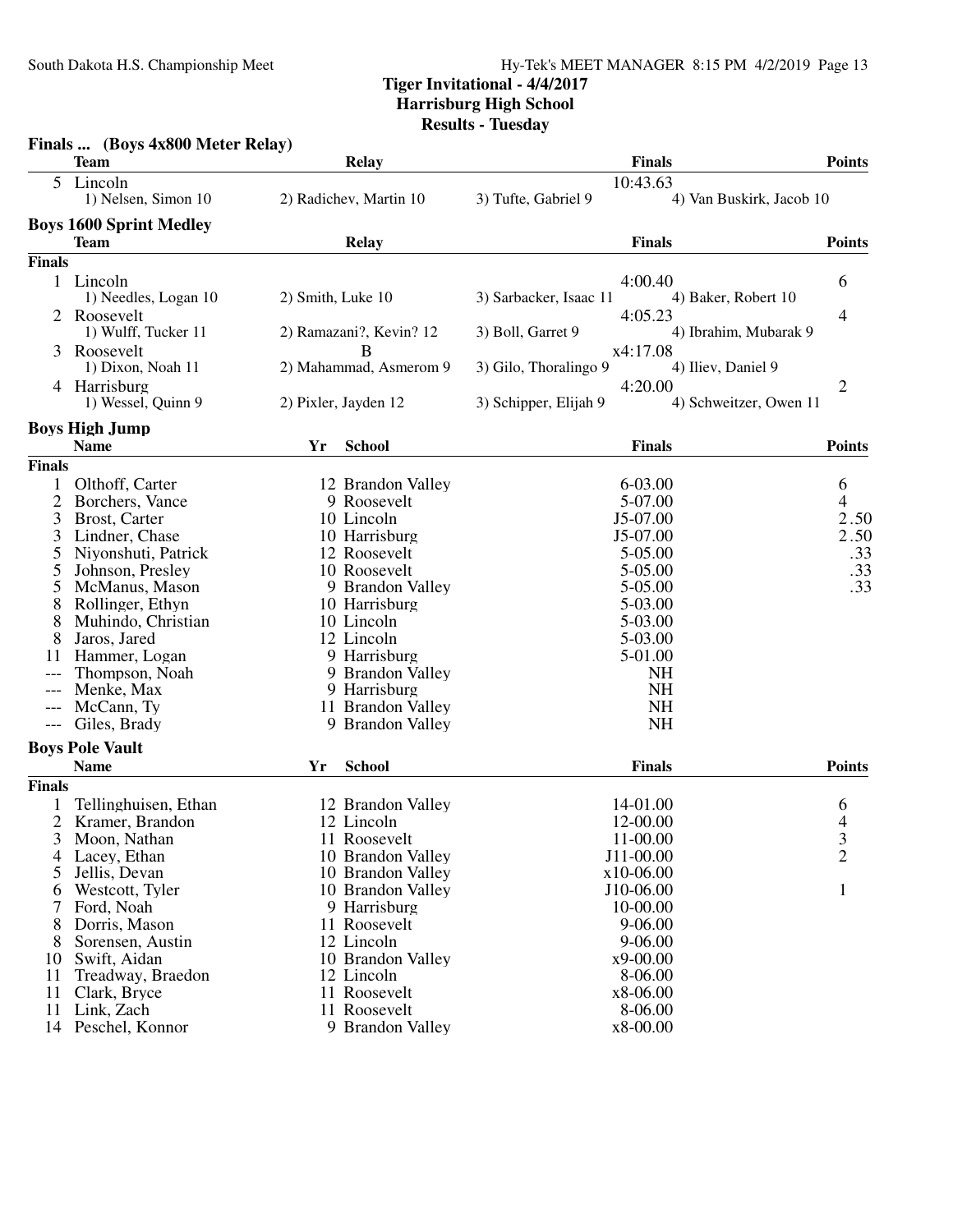|      | Finals  (Boys Pole Vault) |  |
|------|---------------------------|--|
| Name |                           |  |

|                     | <b>Name</b>             | Yr | <b>School</b>     | <b>Finals</b>  |                                            | <b>Points</b>                              |
|---------------------|-------------------------|----|-------------------|----------------|--------------------------------------------|--------------------------------------------|
|                     | 15 Kummer, Kayden       |    | 10 Harrisburg     | 7-00.00        |                                            |                                            |
|                     | <b>Boys Long Jump</b>   |    |                   |                |                                            |                                            |
|                     | <b>Name</b>             | Yr | <b>School</b>     | <b>Finals</b>  |                                            | <b>Points</b>                              |
| <b>Finals</b>       |                         |    |                   |                |                                            |                                            |
| 1                   | Merkley, Hunter         |    | 11 Lincoln        | 23-00.00       | 2                                          | 6                                          |
| 2                   | Kayee, Leo              |    | 11 Lincoln        | 20-04.75       | $\overline{c}$                             | 4                                          |
| 3                   | Roewart, Jhei           |    | 11 Harrisburg     | 19-10.00       | $\overline{c}$                             | 2.50                                       |
| 3                   | Blok, Jordan            |    | 12 Brandon Valley | 19-10.00       | $\overline{c}$                             | 2.50                                       |
| 5                   | Chear, Hunter           |    | 12 Harrisburg     | 19-06.00       | $\overline{c}$                             | 1                                          |
| 6                   | Karpen, Mason           |    | 12 Roosevelt      | 19-04.00       | $\mathbf{1}$                               |                                            |
| 7                   | Boetel, Lincoln         |    | 10 Harrisburg     | 19-00.50       |                                            |                                            |
| 8                   | Brost, Carter           |    | 10 Lincoln        | 18-09.00       |                                            |                                            |
| 9                   | Wasmund, Spencer        |    | 11 Lincoln        | x18-07.75      | $\begin{array}{c} 2 \\ 2 \\ 2 \end{array}$ |                                            |
| 10                  | Thompson, Noah          |    | 9 Brandon Valley  | 18-06.75       |                                            |                                            |
| 11                  | Large, Tucker           |    | 10 Roosevelt      | 18-06.50       | $\mathbf{1}$                               |                                            |
| 12                  | Lacey, Ethan            |    | 10 Brandon Valley | 18-06.00       | 1                                          |                                            |
| 13                  | Paulson, Michael        |    | 10 Roosevelt      | 18-02.00       |                                            |                                            |
| 13                  | Westcott, Tyler         |    | 10 Brandon Valley | x18-02.00      | 1                                          |                                            |
| 15                  | Hill, Ryan              |    | 12 Harrisburg     | x18-01.00      | $\overline{c}$                             |                                            |
| 16                  | Mahammad, Asmerom       |    | 9 Roosevelt       | x17-05.75      | 1                                          |                                            |
| 17                  | Alic, Muhamed           |    | 10 Roosevelt      | x17-04.00      |                                            |                                            |
| 18                  | Dykstra, Zander         |    | 9 Lincoln         | x16-02.00      |                                            |                                            |
| 19                  | Menke, Max              |    | 9 Harrisburg      | $x16-00.50$    |                                            |                                            |
| 19                  | Johnson, Presley        |    | 10 Roosevelt      | $x16-00.50$    |                                            |                                            |
| 21                  | Torbor, Godgift         |    | 10 Lincoln        | $x15-10.00$    |                                            |                                            |
| 22                  | Jones, Jace             |    | 10 Harrisburg     | $x15-09.50$    |                                            |                                            |
| 23                  | Bortnem, Sabren         |    | 9 Brandon Valley  | x15-04.00      | $\mathbf{1}$                               |                                            |
| $---$               | Kleinwolterink, Kya     |    | 11 Harrisburg     | N <sub>D</sub> |                                            |                                            |
| $---$               | Clayton, Anders         |    | 10 Harrisburg     | <b>ND</b>      |                                            |                                            |
| $\qquad \qquad - -$ | Nichols, Caden          |    | 11 Brandon Valley | <b>ND</b>      | $\frac{2}{2}$                              |                                            |
|                     |                         |    |                   |                |                                            |                                            |
|                     | <b>Boys Triple Jump</b> |    |                   |                |                                            |                                            |
|                     | <b>Name</b>             | Yr | <b>School</b>     | <b>Finals</b>  |                                            | <b>Points</b>                              |
| <b>Finals</b>       |                         |    |                   |                |                                            |                                            |
| 1                   | Hill, Ryan              |    | 12 Harrisburg     | 40-04.50       |                                            | 6                                          |
| $\overline{c}$      | Kayee, Leo              |    | 11 Lincoln        | 40-04.00       |                                            |                                            |
| 3                   | Kleinwolterink, Kya     |    | 11 Harrisburg     | 40-01.75       |                                            | $\begin{array}{c} 4 \\ 3 \\ 2 \end{array}$ |
| 4                   | Moon, Nathan            |    | 11 Roosevelt      | 38-07.50       |                                            |                                            |
| 5                   | McManus, Mason          |    | 9 Brandon Valley  | 37-05.50       |                                            | $\mathbf{1}$                               |
| 6                   | Blok, Jordan            |    | 12 Brandon Valley | 37-03.50       |                                            |                                            |
| 7                   | Wasmund, Spencer        |    | 11 Lincoln        | 36-09.75       |                                            |                                            |
| 8                   | Torbor, Godgift         |    | 10 Lincoln        | 36-04.00       |                                            |                                            |
| 9                   | Borchers, Vance         |    | 9 Roosevelt       | 35-11.75       |                                            |                                            |
| 10                  | Anders, Joseph          |    | 9 Brandon Valley  | 35-04.00       |                                            |                                            |
| 11                  | Ramazani?, Kevin?       |    | 12 Roosevelt      | 34-01.50       |                                            |                                            |
| 12                  | Alic, Muhamed           |    | 10 Roosevelt      | x33-10.25      |                                            |                                            |
| $---$               | Nichols, Caden          |    | 11 Brandon Valley | ND             |                                            |                                            |
|                     | Brost, Carter           |    | 10 Lincoln        | ND             |                                            |                                            |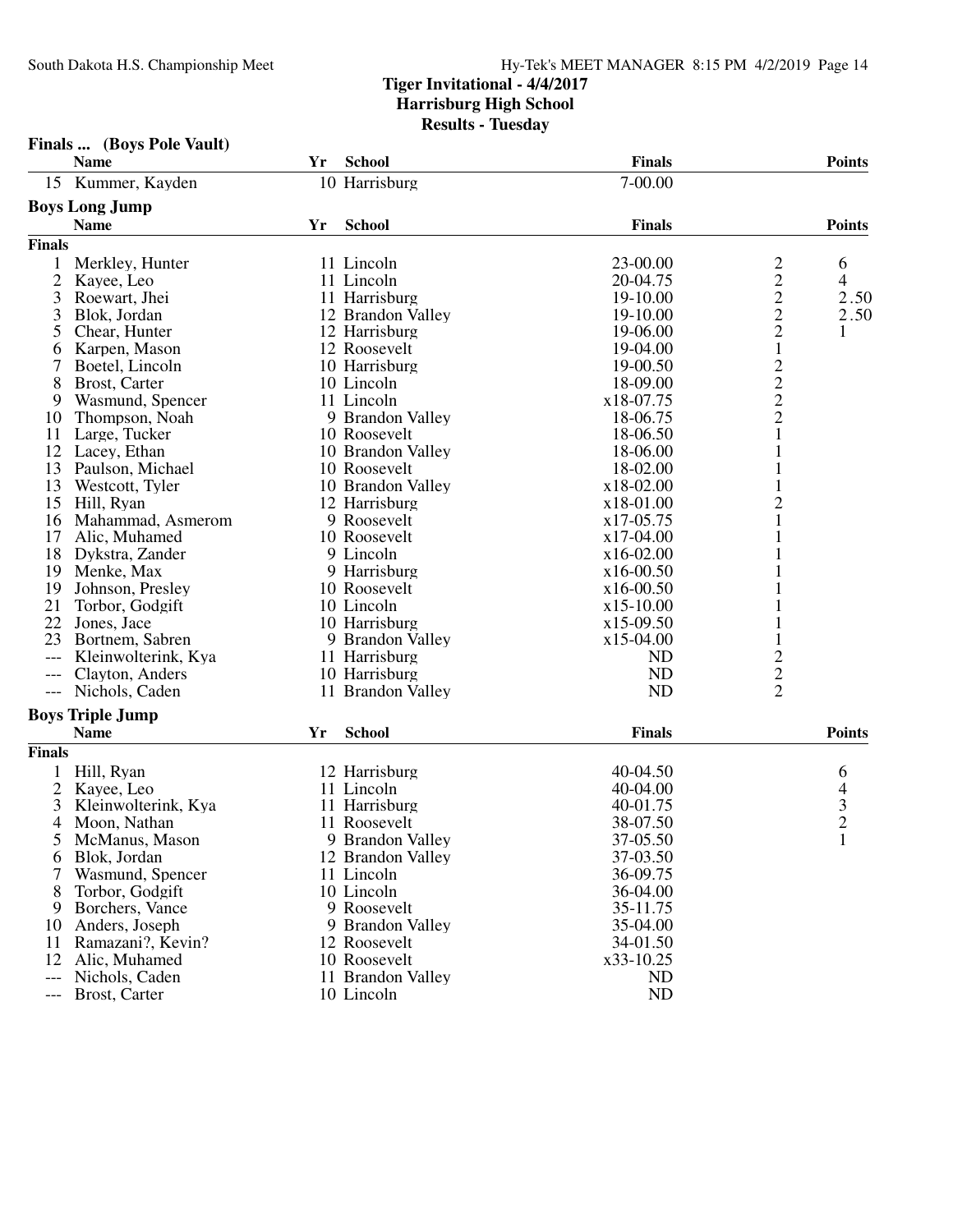|                | <b>Boys Shot Put</b>     |    |                   |               |                                            |                          |
|----------------|--------------------------|----|-------------------|---------------|--------------------------------------------|--------------------------|
|                | <b>Name</b>              | Yr | <b>School</b>     | <b>Finals</b> |                                            | <b>Points</b>            |
| <b>Finals</b>  |                          |    |                   |               |                                            |                          |
|                | 1 Dwyer, Caleb           |    | 11 Roosevelt      | 46-01.50      | 1                                          | 6                        |
| $\overline{c}$ | Kolbeck, Alex            |    | 12 Brandon Valley | 45-04.50      | $\overline{c}$                             | $\overline{\mathcal{A}}$ |
| 3              | Kohls, Ben               |    | 11 Roosevelt      | 43-07.00      | $\overline{c}$                             | 3                        |
| 4              | Grode, Quinn             |    | 12 Brandon Valley | 43-05.00      | $\overline{c}$                             | $\sqrt{2}$               |
| 5              | Roggow, Zach             |    | 11 Brandon Valley | 41-09.00      |                                            | 1                        |
| 6              | Bennett, Zach            |    | 11 Brandon Valley | x41-07.00     | $\begin{array}{c} 2 \\ 2 \\ 2 \end{array}$ |                          |
| 7              | Oppold, Alex             |    | 11 Lincoln        | 41-05.00      |                                            |                          |
| 8              | Amato, Mason             |    | 12 Roosevelt      | 41-00.50      |                                            |                          |
| 9              | Lembcke, Sam             |    | 11 Brandon Valley | x40-10.75     | $\overline{c}$                             |                          |
|                | 10 Hughes, Jack          |    | 10 Lincoln        | 40-05.00      | $\overline{c}$                             |                          |
| 11             | Bullis-Rodriguez, Isaac  |    | 11 Brandon Valley | x39-03.00     | $\overline{2}$                             |                          |
| 12             | Holt, Alex               |    | 11 Harrisburg     | 38-03.00      | $\mathbf{1}$                               |                          |
| 13             | Rierson, Darren          |    | 10 Harrisburg     | 37-11.25      | $\overline{c}$                             |                          |
| 14             | Kohls, Sam               |    | 10 Roosevelt      | x36-07.00     | $\overline{c}$                             |                          |
| 15             | Velarde, Alexis          |    | 11 Roosevelt      | x34-05.00     | $\mathbf{1}$                               |                          |
| 16             | Heerde, Christian        |    | 9 Harrisburg      | 34-04.50      | $\mathbf{1}$                               |                          |
| 17             | Mekuria, Yoseph          |    | 10 Lincoln        | 34-02.00      | $\overline{c}$                             |                          |
| 18             | Egger, Cody              |    | 9 Lincoln         | x33-02.50     | $\mathbf{1}$                               |                          |
| 19             | Batt, Joseph             |    | 10 Roosevelt      | x32-02.00     | 1                                          |                          |
| 20             | Albrecht, Dylan          |    | 10 Lincoln        | x31-07.50     | 1                                          |                          |
| 21             | Hazen, Tristan           |    | 9 Harrisburg      | x30-00.00     | 1                                          |                          |
| 22             | Marlow, Lucas            |    | 10 Lincoln        | $x29-10.50$   |                                            |                          |
| 23             | Ryan, Michael            |    | 9 Harrisburg      | x28-05.00     |                                            |                          |
| 24             | Larsen, Josh             |    | 9 Harrisburg      | x27-08.00     |                                            |                          |
| 25             | Stadtfeld, Aidan         |    | 9 Harrisburg      | $x26-05.00$   | 1                                          |                          |
|                |                          |    |                   |               |                                            |                          |
|                | <b>Boys Discus Throw</b> |    |                   |               |                                            |                          |
|                | <b>Name</b>              | Yr | <b>School</b>     | <b>Finals</b> |                                            | <b>Points</b>            |
| <b>Finals</b>  |                          |    |                   |               |                                            |                          |
| 1              | Kolbeck, Alex            |    | 12 Brandon Valley | 153-09        | $\overline{\mathbf{c}}$                    | 6                        |
| $\overline{c}$ | Swenson, Drake           |    | 10 Brandon Valley | 142-11.50     | $\overline{c}$                             | $\overline{\mathcal{A}}$ |
| 3              | Grode, Quinn             |    | 12 Brandon Valley | 142-09.50     | $\overline{c}$                             | 3                        |
| 4              | Sorenson, Jorey          |    | 11 Brandon Valley | x138-08.50    | $\overline{c}$                             |                          |
| 5              | Batt, Joseph             |    | 10 Roosevelt      | 132-09        | $\overline{c}$                             | $\overline{2}$           |
| 6              | Mullet, Jaxen            |    | 10 Brandon Valley | x127-06       | $\overline{c}$                             |                          |
| 7              | Kohls, Ben               |    | 11 Roosevelt      | 124-01.50     | $\overline{c}$                             | $\mathbf{1}$             |
| 8              | Bennett, Zach            |    | 11 Brandon Valley | x120-00       | $\mathbf{1}$                               |                          |
| 9              | Amato, Mason             |    | 12 Roosevelt      | 118-06        | $\overline{2}$                             |                          |
|                | 10 Egger, Cody           |    | 9 Lincoln         | 116-08.50     | $\overline{\mathbf{c}}$                    |                          |
|                | 11 Dwyer, Caleb          |    | 11 Roosevelt      | x114-08       | $\mathbf{1}$                               |                          |
| 12             | Velarde, Alexis          |    | 11 Roosevelt      | x114-06       | $\overline{c}$                             |                          |
|                | 13 Lindner, Chase        |    | 10 Harrisburg     | 110-09.50     | $\mathbf{1}$                               |                          |
|                | 14 Oppold, Alex          |    | 11 Lincoln        | 109-00        | 2                                          |                          |
|                | 15 Rierson, Darren       |    | 10 Harrisburg     | 108-09.50     | 1                                          |                          |
|                | 16 Heerde, Christian     |    | 9 Harrisburg      | 108-03        |                                            |                          |
| 17             | Mekuria, Yoseph          |    | 10 Lincoln        | 101-03        | 1                                          |                          |
|                | 18 Nielsen, Nathan       |    | 9 Harrisburg      | x99-10        | 1                                          |                          |
|                | 19 Holt, Alex            |    | 11 Harrisburg     | x98-03.50     | $\overline{2}$                             |                          |